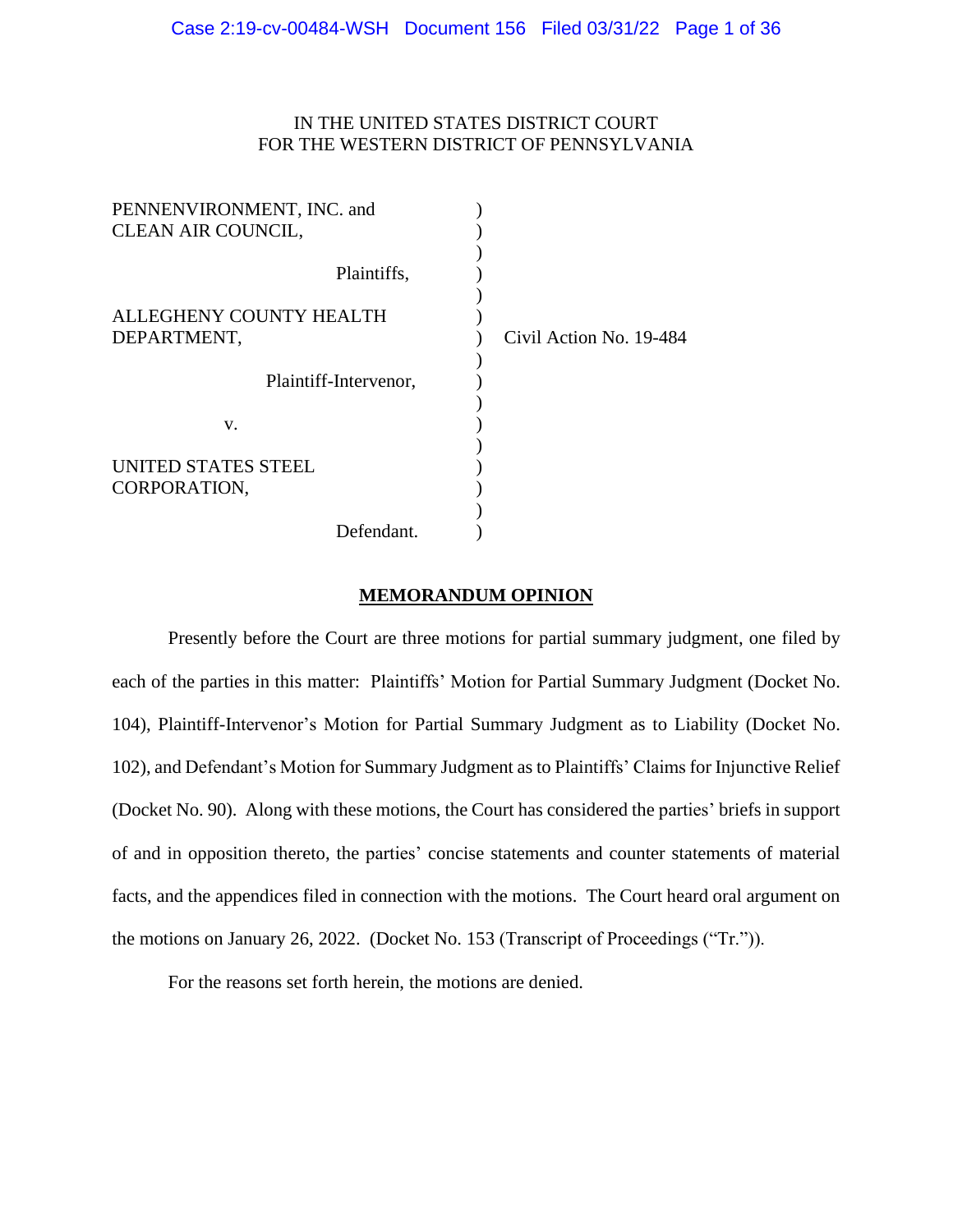## **I. Factual Background**<sup>1</sup>

As the parties are well-acquainted with the complex factual background of this case, at this juncture the Court will present an abbreviated version of the facts relevant to the parties' motions for partial summary judgment. Plaintiffs PennEnvironment, Inc. ("PennEnvironment") and Clean Air Council ("CAC") (collectively, the "Citizens Groups") are non-profit member-based environmental groups whose missions include promoting clean air and public health through education, advocacy, and litigation. (Plaintiffs' and Plaintiff Intervenor's Joint Concise Statement of Undisputed Material Facts ("Plaintiffs' SMF"), Docket No. 106, ¶ 154; Declaration of Ashleigh Deemer, Docket No. 107-30; Declaration of Matt Walker, Docket No. 107-31). The Citizens Groups bring this suit on behalf of their members. (Docket No. 1, ¶ 1; Plaintiffs' SMF ¶¶ 155, 165, 176, 194, 207; Declaration of Edith Abeyta, Docket No. 107-32, ¶12; Declaration of Johnie Perryman, Docket No. 107-34, ¶ 12; Declaration of David Meckel, Docket No. 107-36, ¶ 11; Declaration of Cindy Meckel, Docket No. 107-37, ¶ 10; Declaration of Jonathan A. Reyes, Docket No. 107-40, ¶ 15; Declaration of Art Thomas, Docket No. 107-42, ¶ 10).

Plaintiff-Intervenor Allegheny County Health Department ("ACHD") describes itself as a local health agency organized under the Local Health Administration Law, 19 P.S. §§ 12001- 12028, whose powers and duties include the enforcement of laws relating to public health within Allegheny County, including but not limited to, Article XXI of the ACHD's Rules and Regulations, Air Pollution Control Regulations (Allegheny County Code of Ordinances Chapters 505, 507 and 535) ("Article XXI"). (Complaint in Intervention, Docket No. 25, ¶ 18).

<sup>&</sup>lt;sup>1</sup> The relevant facts are derived from the undisputed evidence of record, and with regard to each motion, the disputed evidence of record is read in the light most favorable to the appropriate non-moving party. *See Anderson v. Liberty Lobby, Inc.*, 477 U.S. 242, 255 (1986) ("The evidence of the non-movant is to be believed, and all justifiable inferences are to be drawn in his favor.").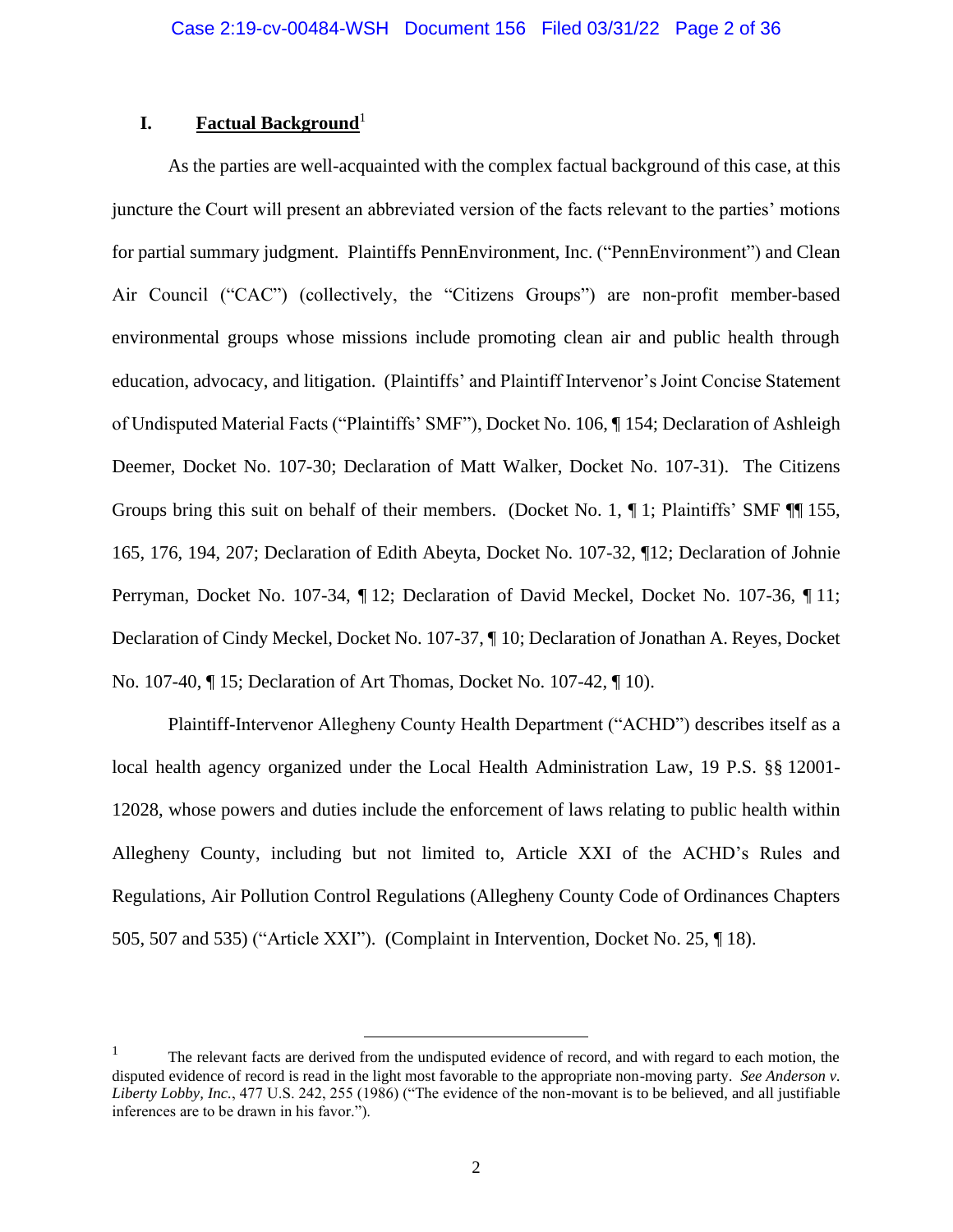#### Case 2:19-cv-00484-WSH Document 156 Filed 03/31/22 Page 3 of 36

Defendant United States Steel Corporation ("U.S. Steel") owns and operates a group of integrated steel production facilities in Allegheny County, Pennsylvania, which include the Clairton Coke Works (the "Clairton Plant"), and two steel mills, the Irvin Plant and the Edgar Thomson Plant (collectively, the "Mon Valley Works" or the "Plants"). (Plaintiffs' and Defendant's Joint Stipulations of Fact ("JSF"), Docket No. 108, ¶ 12). The Clairton Plant is located in Clairton, Pennsylvania, the Edgar Thomson Plant is located in Braddock, Pennsylvania, and the Irvin Plant is located in West Mifflin, Pennsylvania. (*Id.* ¶ 23). At the Clairton Plant, U.S. Steel produces coke, which is used in the steel-making process. (*Id.* ¶ 25). The Irvin Plant is a secondary steel processing facility that produces steel sheets. (*Id.* ¶ 49). The Edgar Thomson Plant is an iron and steel making facility that mainly produces steel slabs. (*Id.* ¶ 51).

 Coke is produced by baking coal in coke ovens, which are grouped into batteries, in a process known as "coking." (JSF ¶¶ 25-27). Coking removes impurities from coal, which generates gaseous volatile compounds known as coke oven gas or "COG." (*Id.* ¶¶ 28, 29). The ten coke oven batteries at the Clairton Plant contain a total of 708 coke ovens. (*Id.* ¶ 30). At the Clairton Plant, U.S. Steel captures the COG that it creates, treats it, and uses it as "underfire" gas to heat the coke oven batteries or as fuel for its boilers. (*Id.* ¶ 32). U.S. Steel also pipes a portion of its COG to the Irvin Plant and the Edgar Thomson Plant, where it can be used as fuel or combusted in flares. (*Id.* ¶ 33).

Under normal operating conditions at the Clairton Plant, U.S. Steel treats the COG in order to remove various pollutants before it is combusted as fuel or in flares. (JSF ¶¶ 35-37). The COG is continuously cooled and routed through equipment in areas of the Clairton Plant known as the Nos. 1, 2, and 5 Control Rooms. (*Id.* ¶ 35). Each Control Room at the Clairton Plant houses a different part of the treatment process. In the No. 1 Control Room, U.S. Steel removes ammonia,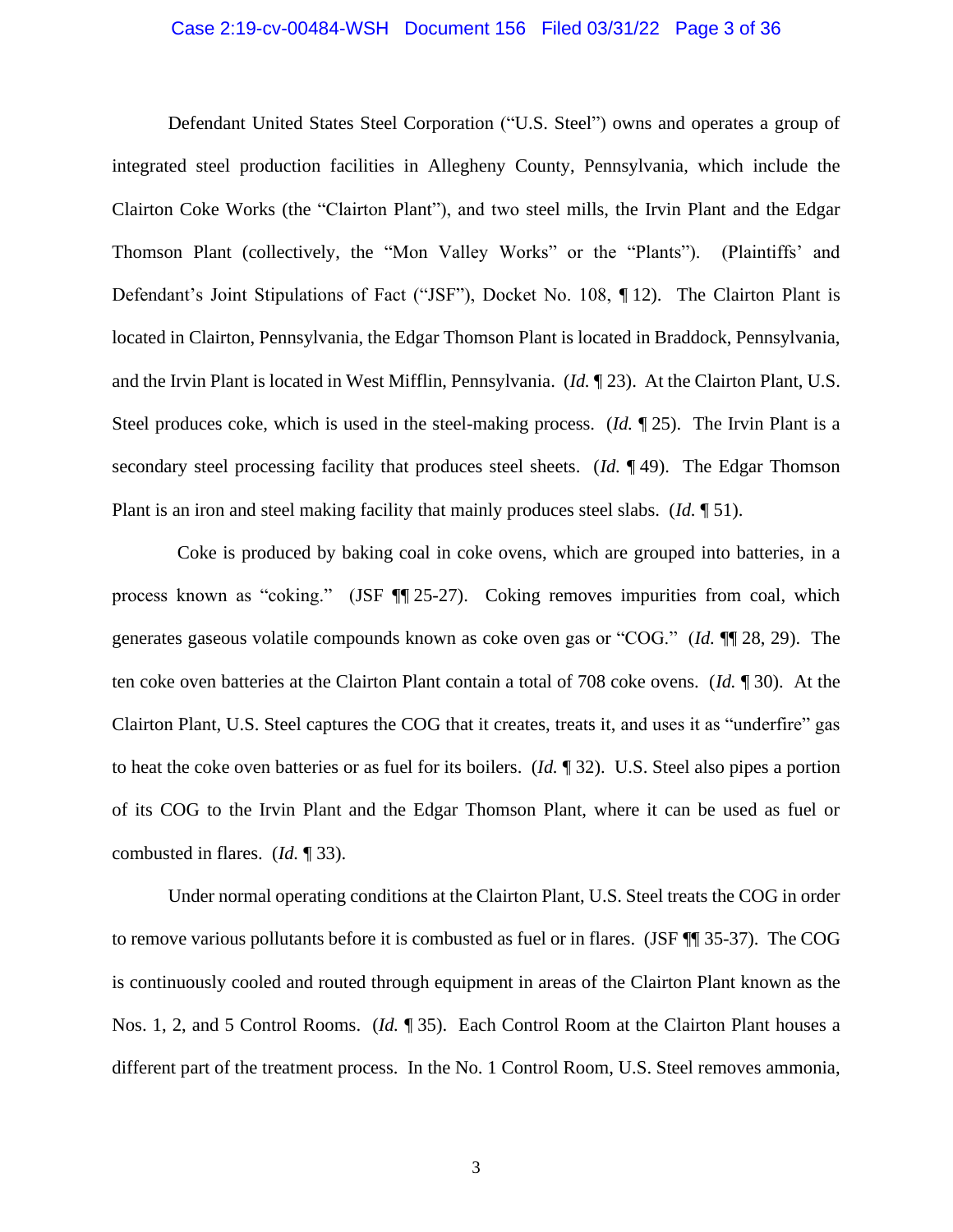#### Case 2:19-cv-00484-WSH Document 156 Filed 03/31/22 Page 4 of 36

coal tar, and naphthalene from the COG. (*Id.* ¶¶ 36-37). The COG is then piped to the No. 2 Control Room, where U.S. Steel removes benzene, toluene, xylene, and other constituents, and separates the COG into different gas streams, one of which has a high sulfur content. (*Id.* ¶¶ 38- 40). U.S. Steel then pipes the high sulfur gas stream to the No. 5 Control Room, which houses a COG "Desulfurization Plant," for removal of the sulfur compounds – including hydrogen sulfide or "H2S" – and other constituents. (*Id.* ¶¶ 40-41).

The Clairton Plant's Control Rooms operate like an old string of Christmas tree lights, so if the No. 1 Control Room is not operating, the COG cannot be treated in Control Room Nos. 2 or 5, and if the No. 2 Control Room is not operating, the COG cannot be treated in Control Room No. 5. (JSF ¶ 45; Plaintiffs' SMF ¶ 13; Tr. at 14). When COG containing H2S is combusted as fuel or as flares, some or all of the H2S in the COG is converted into sulfur dioxide or "SO2." (JSF ¶ 46). SO2 is one of six criteria pollutants for which the Environmental Protection Agency ("EPA") has promulgated National Ambient Air Quality Standards ("NAAQS"). (*Id.* ¶ 48). According to Plaintiffs, SO2 emissions contribute to the formation of sulfates, particulate matter smaller than 2.5 microns in diameter ("PM2.5"). (Plaintiffs' SMF ¶ 143). Particulate matter is also a criteria pollutant for which the EPA has promulgated NAAQS. (*Id.* ¶ 148).

 The Clean Air Act ("CAA") directs each state to develop a permit program under state or local law that meets the requirements of subchapter V ("Title V") of the CAA for review and approval by the EPA. (JSF  $\P$  13). Title V establishes an operating permit program for certain sources of pollution, including "major sources." *See* 42 U.S.C. §§ 7661-7661f. ACHD issues operating permits to industrial sources in Allegheny County that are considered to be "major sources" of pollution. (JSF ¶¶ 14-16). *See* 40 C.F.R. Pt. 70, App. A. ACHD's Title V Partial Operating Permit Program is codified at Article XXI of the ACHD's Rules and Regulations. (JSF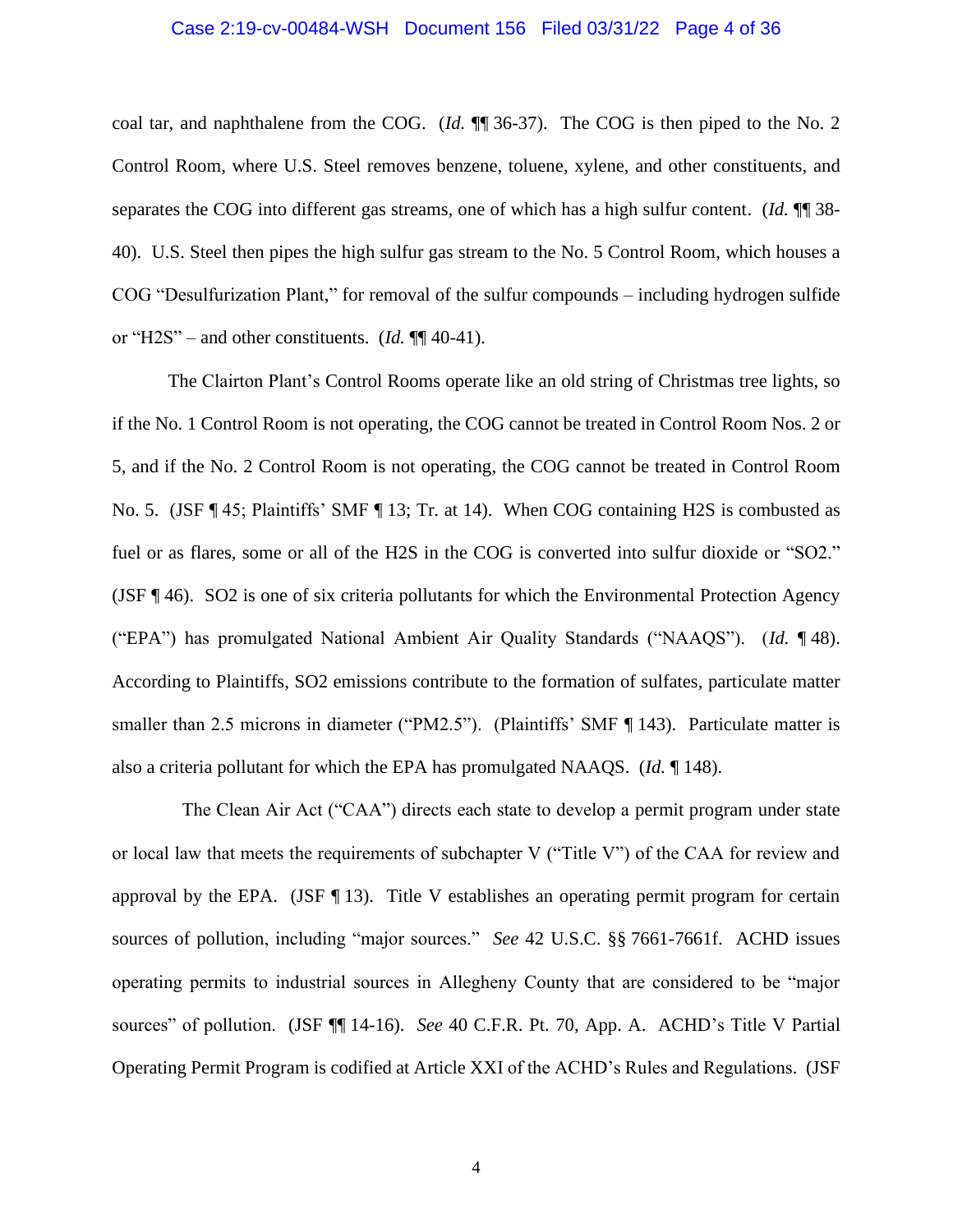#### Case 2:19-cv-00484-WSH Document 156 Filed 03/31/22 Page 5 of 36

¶ 15). The Plants are subject to the terms and conditions of their respective Title V operating permits and installation permits. (*Id.* ¶ 21).

The Clairton Plant, the Irvin Plant, and the Edgar Thomson Plant are all "major sources" for purposes of Title V of the CAA. (JSF ¶ 16). ACHD issued Title V operating permits to U.S. Steel for all three Plants, which allows U.S. Steel to operate emissions sources at each of the Plants. (*Id.* ¶¶ 17-19). ACHD also issued installation permits for all three Plants. (*Id.* ¶ 20). The Plants' permits contain H2S limits and SO2 limits. (*Id.*; Plaintiffs' SMF ¶¶ 65, 114). All of the permits were in effect from December 24, 2018 through June 17, 2019. (JSF ¶ 22).

On December 24, 2018, a fire ignited in the No. 2 Control Room at the Clairton Plant (the "December Fire"). (JSF ¶ 53). The December Fire caused significant damage to the No. 2 Control Room and the equipment inside it and resulted in the immediate shutdown of both Control Room Nos. 2 and 5. (*Id.* ¶ 58). The Nos. 2 and 5 Control Rooms remained shut down from December 24, 2018 until April 4, 2019 (the "Outage Period"). (*Id.* ¶ 64). Then, on June 17, 2019, a fire occurred in the No. 1 Control Room at the Clairton Plant (the "June Fire"). (*Id.* ¶¶ 65-67). The Nos. 1, 2, and 5 Control Rooms were taken offline for 15.92 hours on June 17, 2019 while repairs were made in Control Room Nos. 1 and 2. (*Id.* ¶ 68).

U.S. Steel operated the Clairton Plant coke oven batteries and produced coke each day during the Outage Period and on the day of the June Fire, while the Control Rooms were not operational. (JSF ¶ 69). U.S. Steel also created COG on each of those days it produced coke during the Outage Period and on the day of the June Fire. (*Id.* ¶ 70). The COG generated at the Clairton Plant was not treated in the Nos. 2 or 5 Control Rooms during the Outage Period, or for 15.92 hours on the day of the June Fire. (*Id.* ¶ 71). During those times, the untreated COG was transported via pipeline to the other Plants in the Mon Valley Works, it was combusted at the Irvin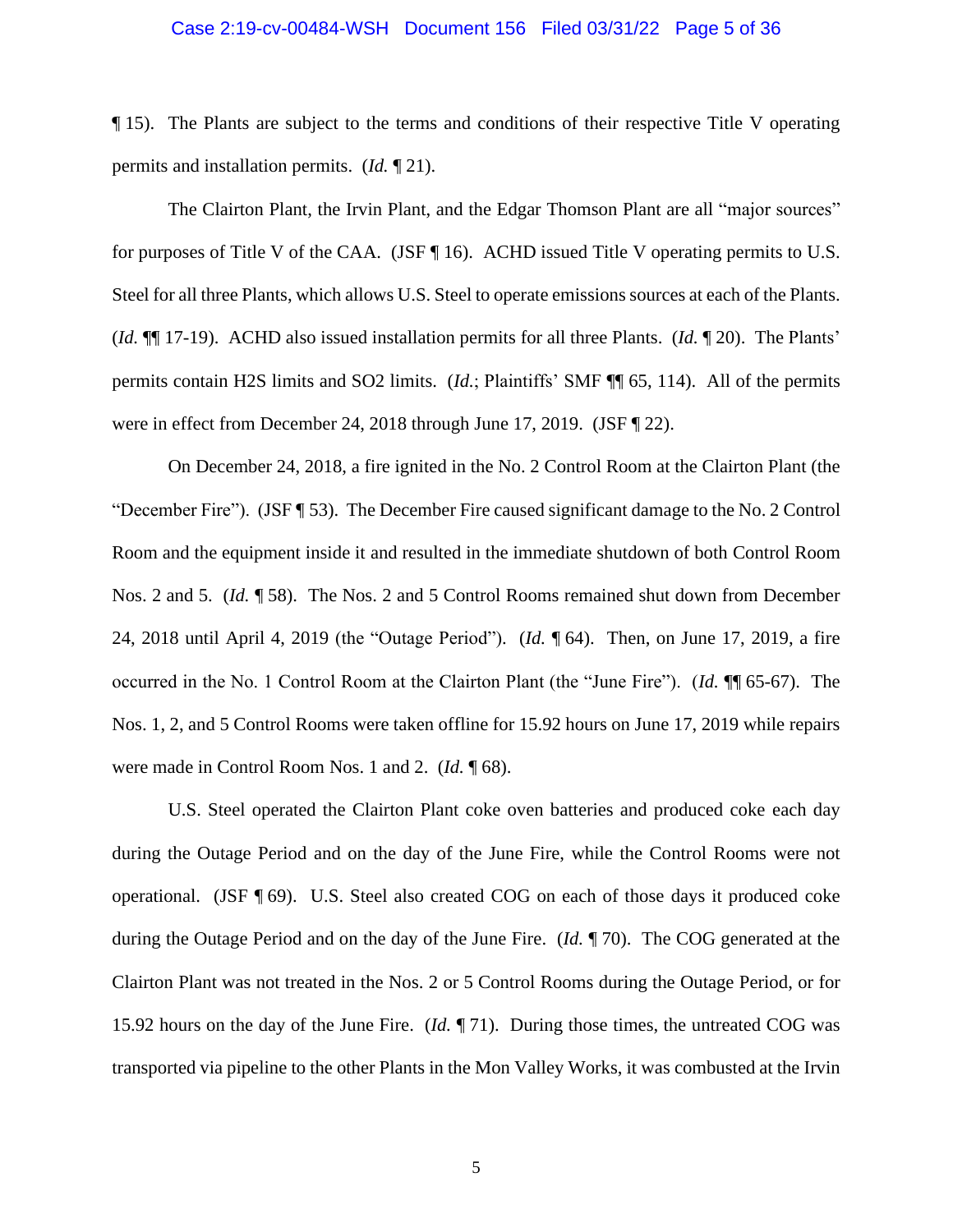#### Case 2:19-cv-00484-WSH Document 156 Filed 03/31/22 Page 6 of 36

flares, and/or it was used as a fuel source at the Plants. (*Id.* ¶ 72). During those times when the Desulfurization Plant was not in operation, U.S. Steel mixed the COG from the Clairton Plant with natural gas and combusted the combined gas streams at certain sources at the Plants. (*Id.* ¶ 137).

On each day during the Outage Period, continuous H2S monitors operated by U.S. Steel measured H2S in the COG created at the Clairton Plant at a daily average concentration higher than the 35 or 40 grains of H2S per 100 dry standard cubic feet ("dscf") limits set forth in its permits. (JSF ¶¶ 78-98). During the Outage Period, ACHD ambient air quality monitors in Allegheny County also measured ten exceedances of the EPA's daily 1-hour NAAQS for SO2 of 75 parts per billion ("ppb"). (*Id.* ¶ 99). Additionally, during the Outage Period, ACHD's ambient air quality monitors measured a number of exceedances of the EPA's 24-hour NAAQS for PM2.5. (*Id.* ¶¶ 100-101). On the day of the June Fire, none of ACHD's ambient air quality monitors measured exceedances of the daily maximum 1-hour NAAQS for SO2 or the 24-hour NAAQS for PM2.5. (*Id.* ¶¶ 106, 108).

#### **II. Procedural Background**

On April 29, 2019, the Citizens Groups filed this citizen enforcement suit against U.S. Steel pursuant to the CAA, 42 U.S.C.  $\S$  7604(a)(1). (Docket No. 1,  $\P$ [1, 9). The Citizens Groups allege that U.S. Steel repeatedly violated the CAA, the Pennsylvania State Implementation Plan ("SIP"), including Article XXI, and the applicable CAA operating permits at the Clairton Plant, the Irvin Plant, and the Edgar Thomson Plant.<sup>2</sup> (*Id.*  $\llbracket 3$ ). The Citizens Groups assert that this Court has jurisdiction over the subject matter of this action pursuant to 33 U.S.C. § 7604(a) and 28 U.S.C. § 1331. (*Id.* ¶ 18).

<sup>2</sup> Section 110(a) of the CAA requires each state and local air agency to adopt and submit to the EPA for approval a plan (SIP) that provides for the implementation, maintenance, and enforcement of the NAAQS for each criteria pollutant in each air quality control region within the state. *See* 42 U.S.C. § 7410(a). (Docket No. 1, ¶ 11).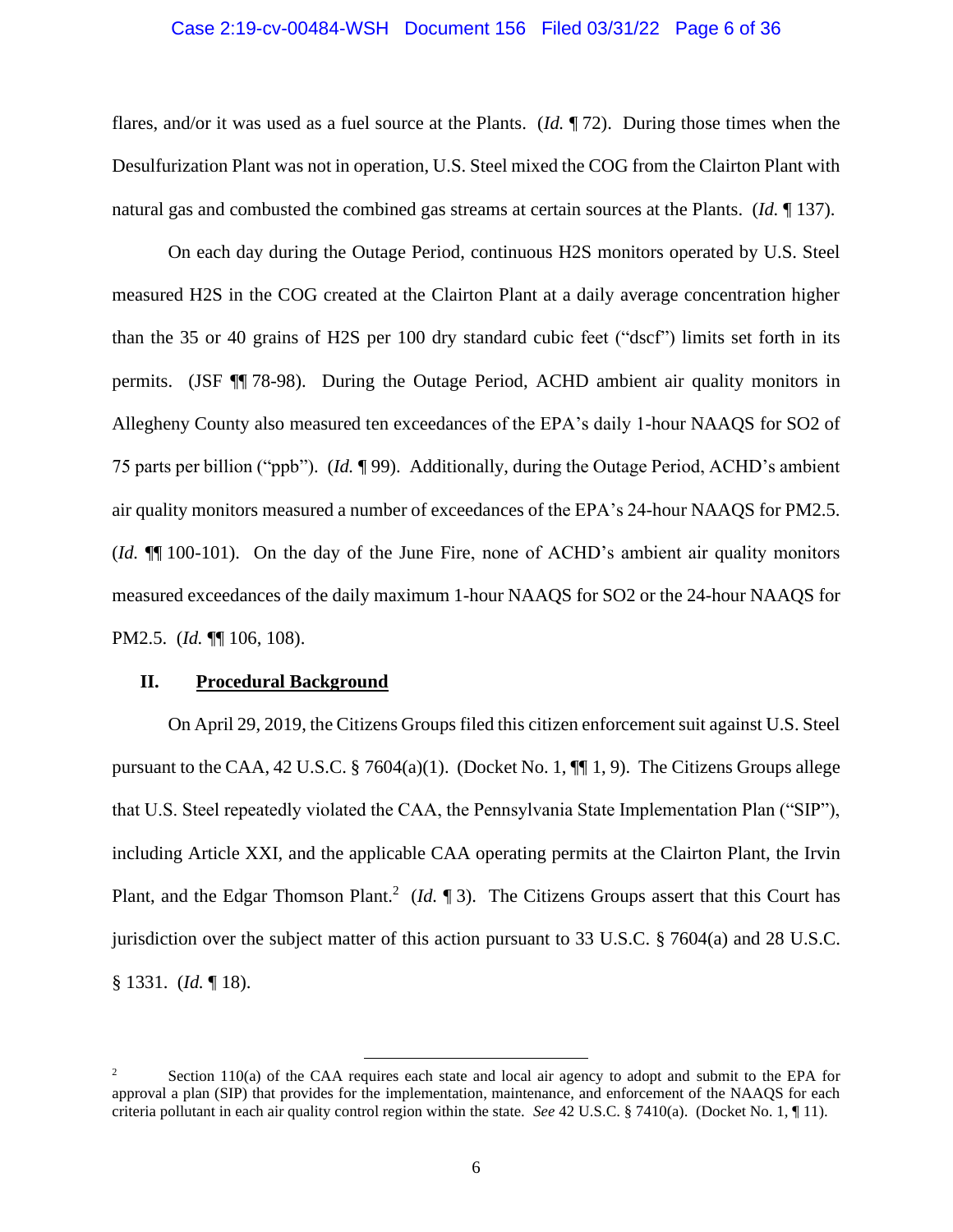#### Case 2:19-cv-00484-WSH Document 156 Filed 03/31/22 Page 7 of 36

In Count I of their Complaint, the Citizens Groups allege that U.S. Steel failed to operate pollution control equipment in violation of the conditions of its permits. (Docket No. 1,  $\P$  166-85). In Count II, the Citizens Groups allege that U.S. Steel created air pollution in violation of its permit conditions at the Clairton Plant. (*Id.* ¶¶ 186-205). In Count III, the Citizens Groups allege that U.S. Steel violated the H2S limits in its permits at the Clairton Plant, the Irvin Plant, and the Edgar Thomson Plant. (*Id.* ¶¶ 206-50). In Count IV, the Citizens Groups allege that U.S. Steel violated the SO2 limits in its permits at the Clairton Plant and the Irvin Plant. (*Id.* ¶¶ 251-345). The Citizens Groups request various forms of relief from the Court, including that the Court declare U.S. Steel "to have violated and to be in violation of the Clean Air Act and the Plants' Title V operating permits on each of the dates and by committing each of the violations described in Counts I through IV" of the Complaint. (*Id.* at 52). The Citizens Groups also ask the Court to assess a penalty against U.S. Steel of "up to \$97,229 per day for each violation of the Act and applicable permits and regulations." (*Id.* at 53). Additionally, the Citizen Groups seek various forms of injunctive relief. (*Id.* at 52-53).

On June 25, 2019, because the Citizens Groups' suit was grounded in ACHD's federally enforceable regulations and permits, ACHD filed a Complaint in Intervention in the nature of a civil action against U.S. Steel pursuant to Section 113(b) of the CAA, 42 U.S.C. § 7413(b), and Article XXI. (Docket No. 25,  $\P$  $[1, 2)$ . ACHD alleges violations of the CAA, Allegheny County's portion of Pennsylvania's SIP, and U.S. Steel's federally enforceable SIP and Title V permits issued for the Clairton Plant, the Irvin Plant, and the Edgar Thomson Plant. (*Id.*). ACHD asserts that the Court has jurisdiction over the subject matter of this action pursuant to Section 113(b) of the CAA, 42 U.S.C. § 7413(b), and 28 U.S.C. § 1331 and § 1355, as well as supplemental jurisdiction over the local agency law claims pursuant to 28 U.S.C. § 1367. (*Id.* ¶¶ 3, 4).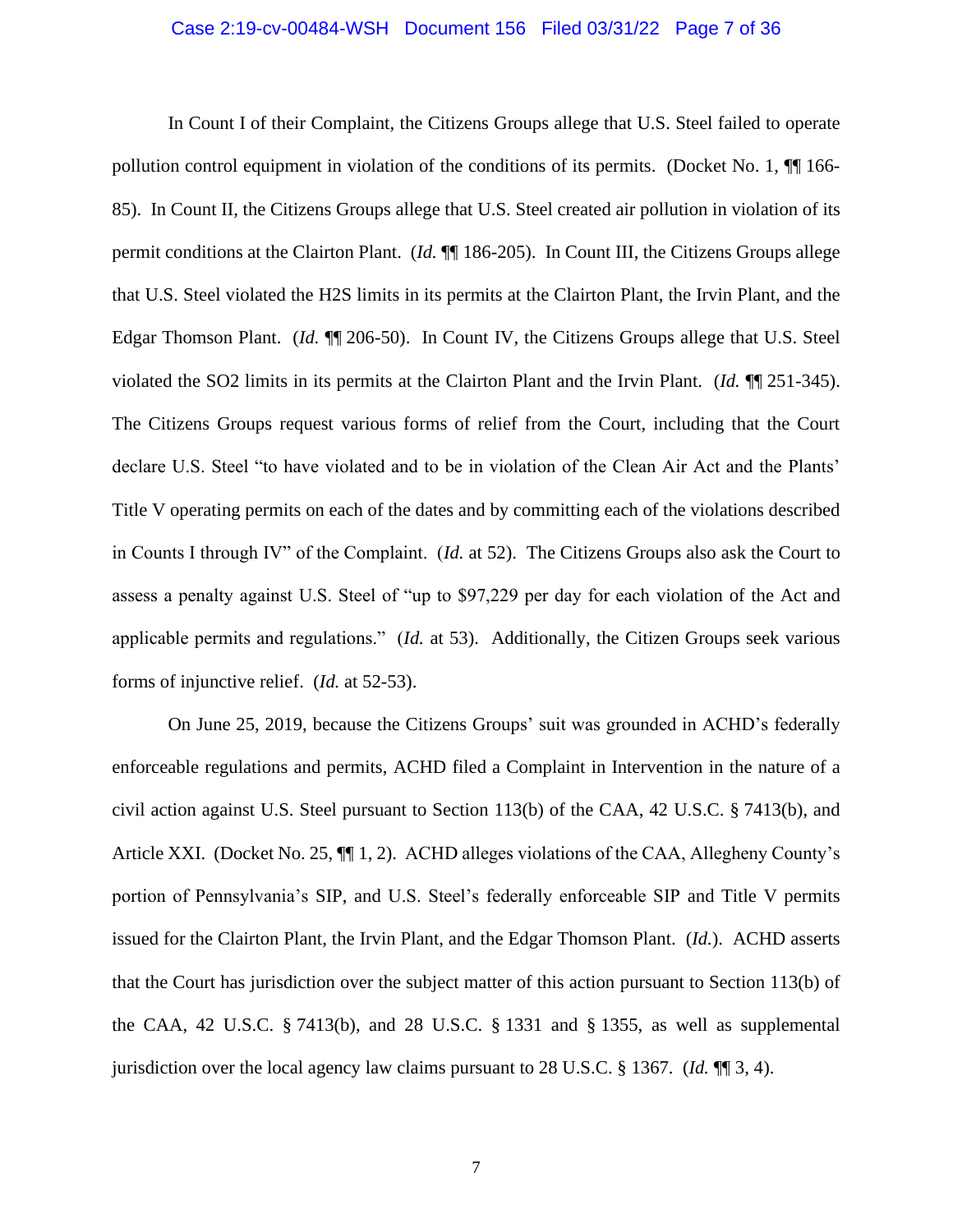#### Case 2:19-cv-00484-WSH Document 156 Filed 03/31/22 Page 8 of 36

Like the Citizens Groups' Complaint, ACHD's Complaint alleges that U.S. Steel violated the conditions of its permits. While the substance of the allegations in the two Complaints are largely the same, ACHD presents the alleged violations in an entirely different manner than the Citizens Groups do, under three different "Claims for Relief," grouping them by total violations at each Plant. (Tr. at 25-28). Thus, ACHD's First Claim for Relief concerns U.S. Steel's alleged permit violations based on SO2 and H2S exceedances at the Clairton Plant. (Docket No. 25, ¶¶ 69- 80). ACHD's Second Claim for Relief relates to U.S. Steel's alleged permit violations based on exceedances of SO2 and H2S at the Edgar Thomson Plant. (*Id.* ¶¶ 81-92). ACHD's Third Claim for Relief concerns U.S. Steel's alleged permit violations based on exceedances of SO2 and H2S at the Irvin Plant. (*Id.* ¶¶ 93-104). In its Prayer for Relief, ACHD asks the Court, among other things, to assess a penalty against U.S. Steel "for each violation of the applicable provisions of the [CAA], the Pennsylvania SIP, and U.S. Steel's Mon-Valley permits of up to \$25,000 per day for each violation occurring on and after December 24, 2018." (*Id.* at 33). Like the Citizens Groups, ACHD also seeks several forms of injunctive relief. (*Id.*).

On July 1, 2021, the Citizens Groups, ACHD, and U.S. Steel each filed separate motions for partial summary judgment. The Citizens Groups and ACHD (collectively, "Plaintiffs") ask the Court to grant summary judgment in their favor as to U.S. Steel's liability for all the violations alleged in their Complaints, while U.S. Steel asks the Court to grant summary judgment in its favor as to Plaintiffs' various claims for injunctive relief.<sup>3</sup> The motions have been fully briefed, oral argument has been heard, and the motions are ripe for decision.

<sup>3</sup> In discussing U.S. Steel allegedly violating the conditions of its permits, the parties at various times use the terms "violation" or "days of violation" in their materials. Because the parties' choice of terminology is sometimes pertinent to their arguments, and sometimes not, the Court is not hyper-technical in its word choice either, and therefore uses the terms "violation" or "days of violation" interchangeably herein.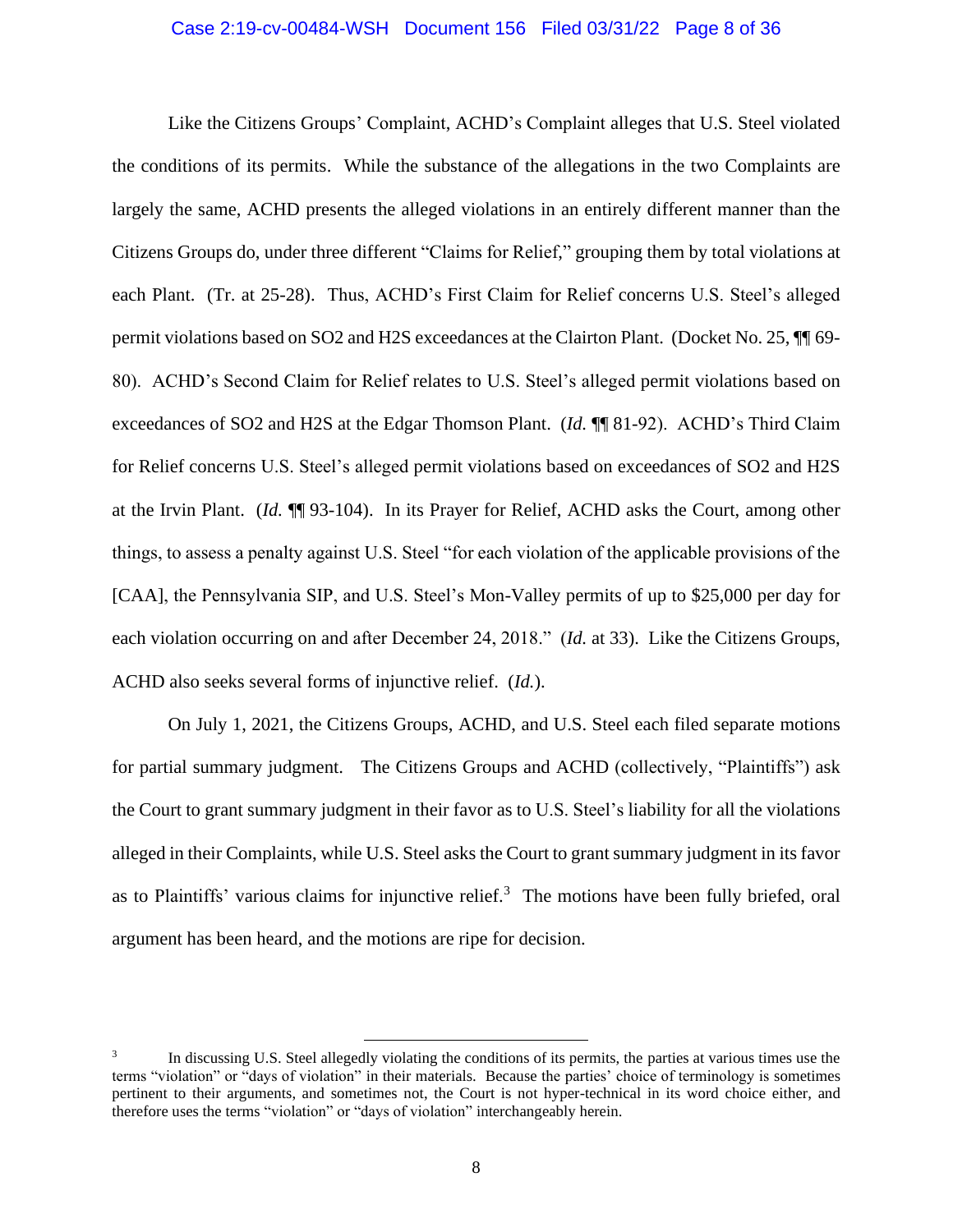#### **III. Summary Judgment Standard and Supporting Factual Positions**

Summary judgment is appropriate when "there is no genuine dispute as to any material fact and the movant is entitled to judgment as a matter of law." Fed. R. Civ. P. 56(a); *see also Anderson v. Liberty Lobby, Inc.*, 477 U.S. 242, 247 (1986). The parties must support their position by "citing to particular parts of materials in the record, including depositions, documents, electronically stored information, affidavits or declarations, stipulations (including those made for purposes of the motion only), admissions, interrogatory answers, or other materials." Fed. R. Civ. P. 56(c)(1)(A). "[T]he mere existence of *some* alleged factual dispute between the parties will not defeat an otherwise properly supported motion for summary judgment; the requirement is that there be no *genuine* issue of *material* fact." *Anderson*, 477 U.S. at 247-48 (emphasis in original). A disputed fact is material if it might affect the outcome under the substantive law. *See Boyle v. Cnty. of Allegheny, Pa.*, 139 F.3d 386, 393 (3d Cir. 1998) (citing *Anderson*, 477 U.S. at 247-48). Summary judgment is unwarranted where there is a genuine dispute about a material fact, that is, one where a reasonable jury, based on the evidence presented, could return a verdict for the nonmoving party with regard to that issue. *See Anderson*, 477 U.S. at 248.

When deciding a motion for summary judgment, the Court must draw all inferences in a light most favorable to the non-moving party without weighing the evidence or questioning the witnesses' credibility. *See Boyle*, 139 F.3d at 393. The movant has the burden of demonstrating the absence of a genuine issue of material fact, while the non-movant must establish the existence of each element for which it bears the burden of proof at trial. *See Celotex Corp. v. Catrett*, 477 U.S. 317, 323 (1986). If the movant has pointed to sufficient evidence of record to demonstrate that no genuine issues of fact remain, the burden is on the non-movant to search the record and detail the material controverting the movant's position. *See Schulz v. Celotex Corp.*, 942 F.2d 204,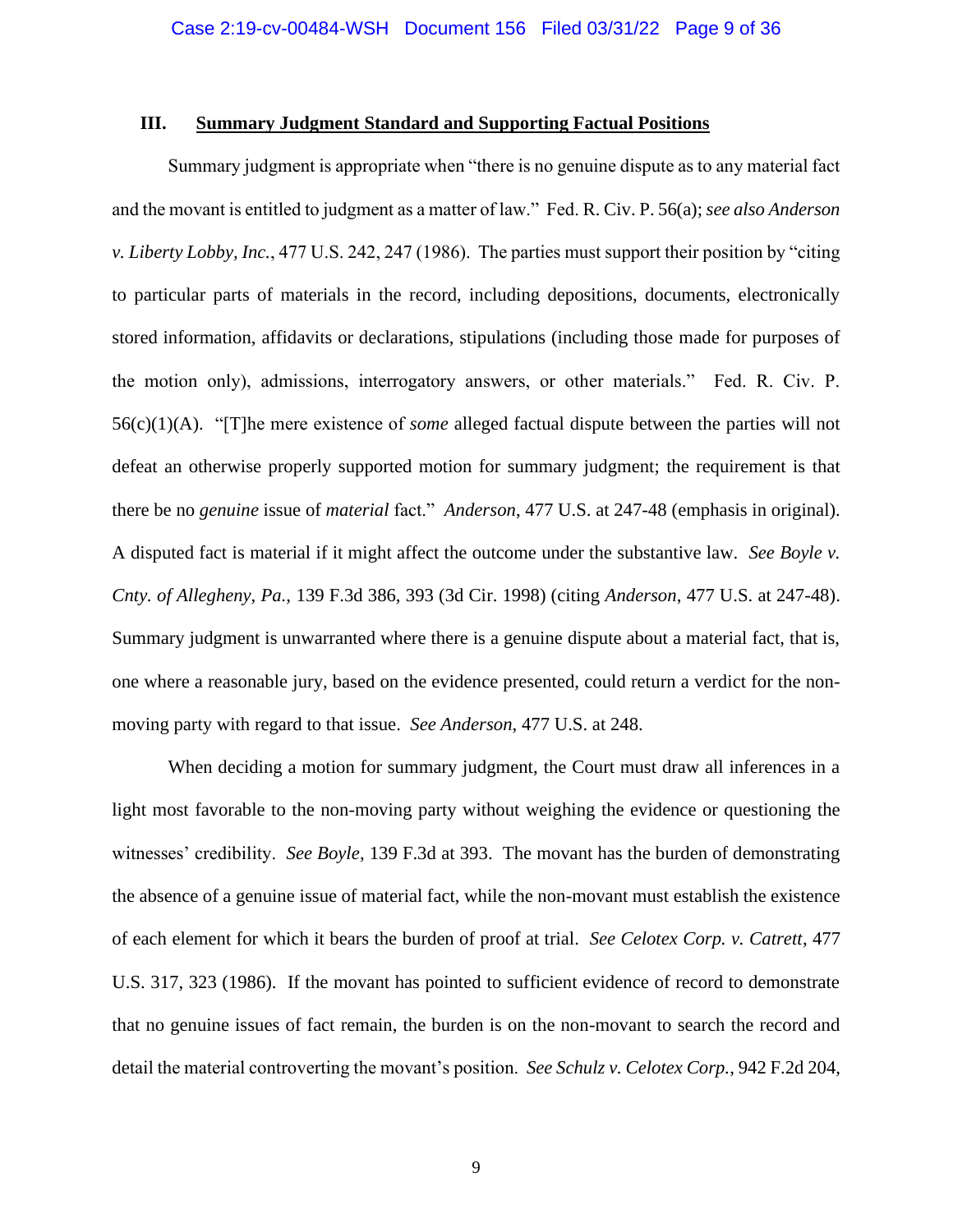210 (3d Cir. 1991). Rule 56 requires the non-moving party to go beyond the pleadings and show, through the evidence of record, that there is a genuine issue for trial. *See Celotex v. Catrett*, 477 U.S. at 324.

Here, the Citizens Groups support their motion with a number of declarations signed by their directors and members and with excerpts from depositions of its members. (Docket Nos. 107-30 to 107-44). Although U.S. Steel, in its response, denies that certain facts supported by the declarations and depositions are undisputed (or material), it did not always cite to record evidence to support its denials or otherwise respond in accordance with Local Rule 56.C.1 of the Local Rules of Court for the Western District of Pennsylvania.

Local Rule 56.C.1 specifically requires that the party opposing a motion for summary judgment file a separate concise statement, which responds to each numbered paragraph in the moving party's Concise Statement of Material Facts by:

- a. admitting or denying whether each fact contained in the moving party's Concise Statement of Material Facts is undisputed and/or material;
- b. setting forth the basis for the denial if any fact contained in the moving party's Concise Statement of Material Facts is not admitted in its entirety (as to whether it is undisputed or material), with appropriate reference to the record . . .; and
- c. setting forth in separately numbered paragraphs any other material facts that are allegedly at issue, and/or that the opposing party asserts are necessary for the Court to determine the motion for summary judgment.

LCvR 56.C.1.

 For example, in denying some statements of fact based on the Citizens Groups members' declarations, U.S. Steel repeatedly admitted only that "the referenced declarant makes various allegations in their declaration and/or deposition testimony, proof of which must be offered at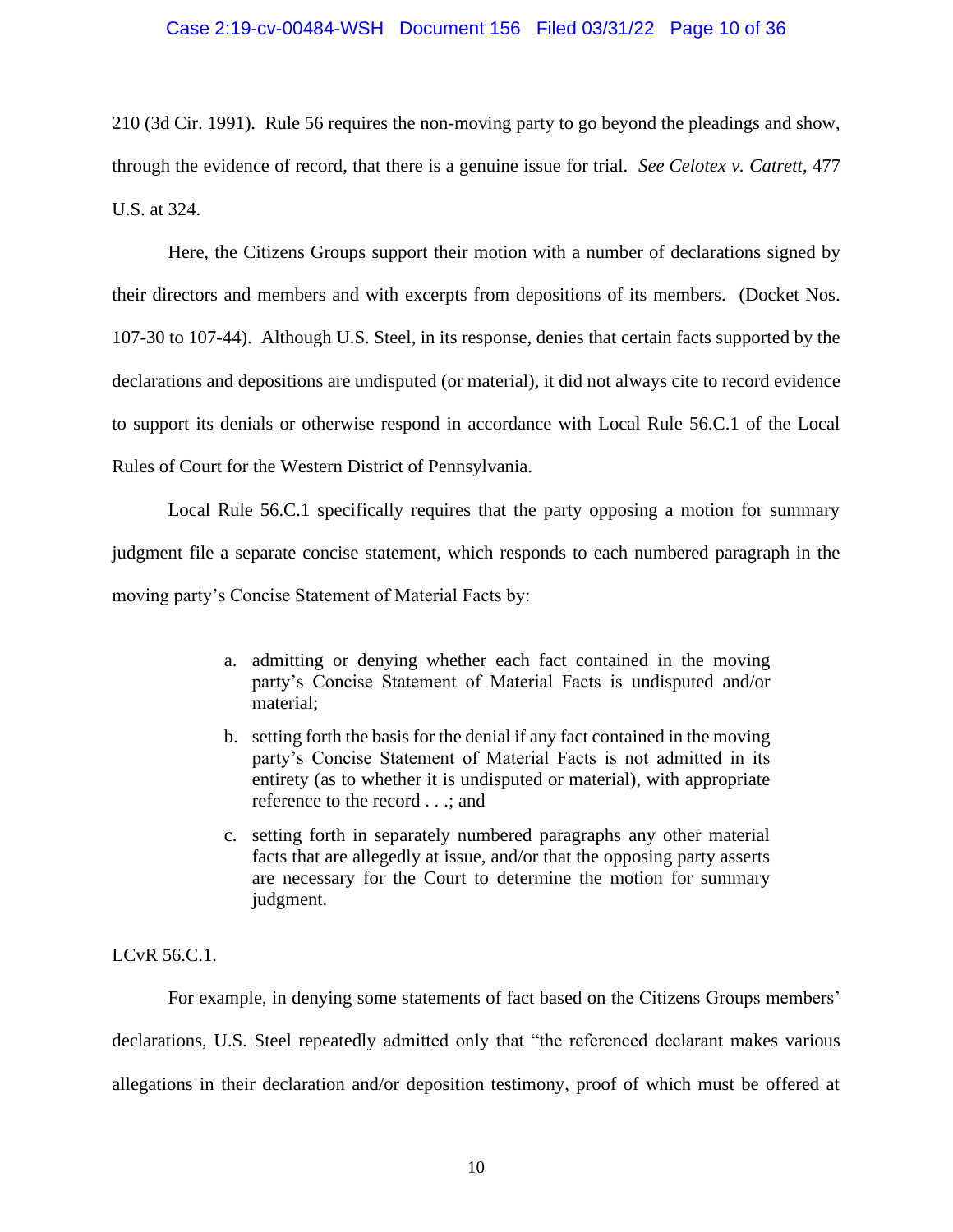#### Case 2:19-cv-00484-WSH Document 156 Filed 03/31/22 Page 11 of 36

trial." (*See, e.g.,* Docket No. 122, ¶¶ 155-56). U.S. Steel also asserted that acceptance of such facts "would involve a credibility finding that cannot be made at the summary judgment stage," and noted that "significant evidence exists that is contrary to" the allegations, and that such "evidence is detailed in" U.S. Steel's opposition brief, which it "incorporated . . . by reference." (*Id.*). U.S. Steel did not always, however, cite directly to specific record evidence to show the basis for its denials. (*Id.*).

Rule 56(c)(4) of the Federal Rules of Civil Procedure provides that declarations in support of summary judgment are properly "made on personal knowledge, set out facts that would be admissible in evidence, and show that the . . . declarant is competent to testify on the matters stated." Here, the members' declarations included simple facts such as their addresses and their membership in the Citizens Groups. U.S. Steel has not come forward with any specific evidence to show that these individuals do not satisfy all three requirements of Rule  $56(c)(4)$  with regard to these simple declarations, so the Court finds that the Rule's requirements are met regarding such declarations. Therefore, U.S. Steel's characterization of the members' declarations regarding such simple facts as requiring a credibility finding that cannot be made at the summary judgment stage, and noting that significant evidence exists that is contrary to such allegations, without appropriate reference to the record to support such a claim, is insufficient to form the basis for U.S. Steel's denial of facts based on such declarations.

The Court may deem facts to be admitted when responsive summary judgment materials have failed to comply with the Local Rules. *See Keith v. Charter Comm'ns, Inc.*, No. 18-110, 2020 WL 2394997, at \*2 (W.D. Pa. May 12, 2020); *Marinkovic v. Battaglia*, Nos. 14-49 and 18- 388, 2019 WL 4600207, at \*2 (W.D. Pa. Sept. 23, 2019*); Harris v. Astellas Pharmaceuticals*, No. 13-1663, 2015 WL 5638023, at \*1 n.1 (W.D. Pa. Sept. 14, 2015); *Jankowski v. Demand*, No. 06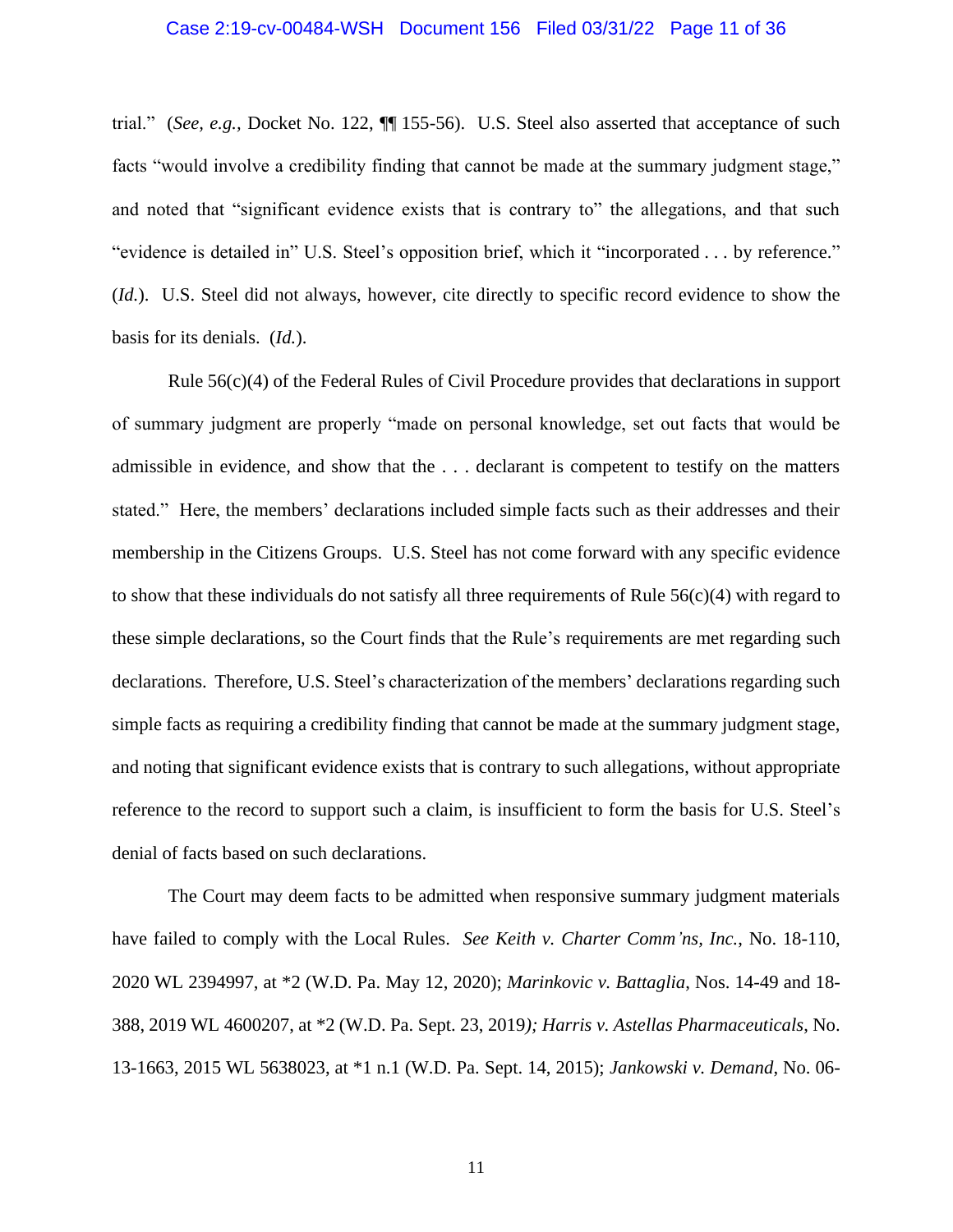618, 2008 WL 1901347, at \*1 (W.D. Pa. Apr. 25, 2008). Here, U.S. Steel did not satisfy the Local Rules, as described, *supra*, with regard to such declarations. Therefore, in accordance with Local Rule 56, certain facts cited by the Court herein, based on the Citizens Groups members' declarations set forth in support of Plaintiffs' SMF, and for the purpose of deciding the Citizens Groups' motion for summary judgment, will be deemed admitted where they are not specifically denied or otherwise controverted by a separate concise statement with appropriate reference to the record as described in the rules. *See* LCvR 56.B-56.E; Fed. R. Civ. P. 56(e).

## **IV. Discussion**

## **A. Plaintiffs' Motions for Partial Summary Judgment on the Issue of Liability**

**1. The Parties' Arguments**

#### **a. The Citizens Groups' Motion**

In their motion, the Citizens Groups seek partial summary judgment limited to the issue of liability, asking the Court to declare that U.S. Steel has committed a total of 12,254 days of violation of the emission standards and limitations described in Counts I, III, and IV of their Complaint. (Docket Nos. 1; 105 at 25; 140 at 1-2). Specifically, the Citizens Groups ask the Court to declare that U.S. Steel is liable for violating its federal operating permits and the CAA, and that it has committed the following violations: (1) 412 days of violation for failure to operate pollution control equipment under Count I; (2) 8,761 days of violation for H2S emissions at all three of the Plants under Count II; and (3) 3,081 days of violation for SO2 emissions at the Clairton Plant and the Irvin Plant under Count IV.<sup>4</sup> (Docket Nos. 105 at 25; 140 at 1-2).

<sup>4</sup> In their brief in support of their summary judgment motion, the Citizens Groups originally asked the Court to find U.S. Steel liable for 12,690 days of violation (412 days of violation at Count I; 8,761 days of violation at Count III; and 3,517 days of violation at Count IV). (Docket No. 105 at 25). In their reply brief and at oral argument, however, the Citizens Groups conceded that they had overcounted certain alleged SO2 violations, so they explained that the total number of violations for which Plaintiffs seek summary judgment should be reduced by 436 days. (Docket No. 140 at 1-2; Tr. at 22). Since all of the overcounted violations concern SO2, the Court assumes that such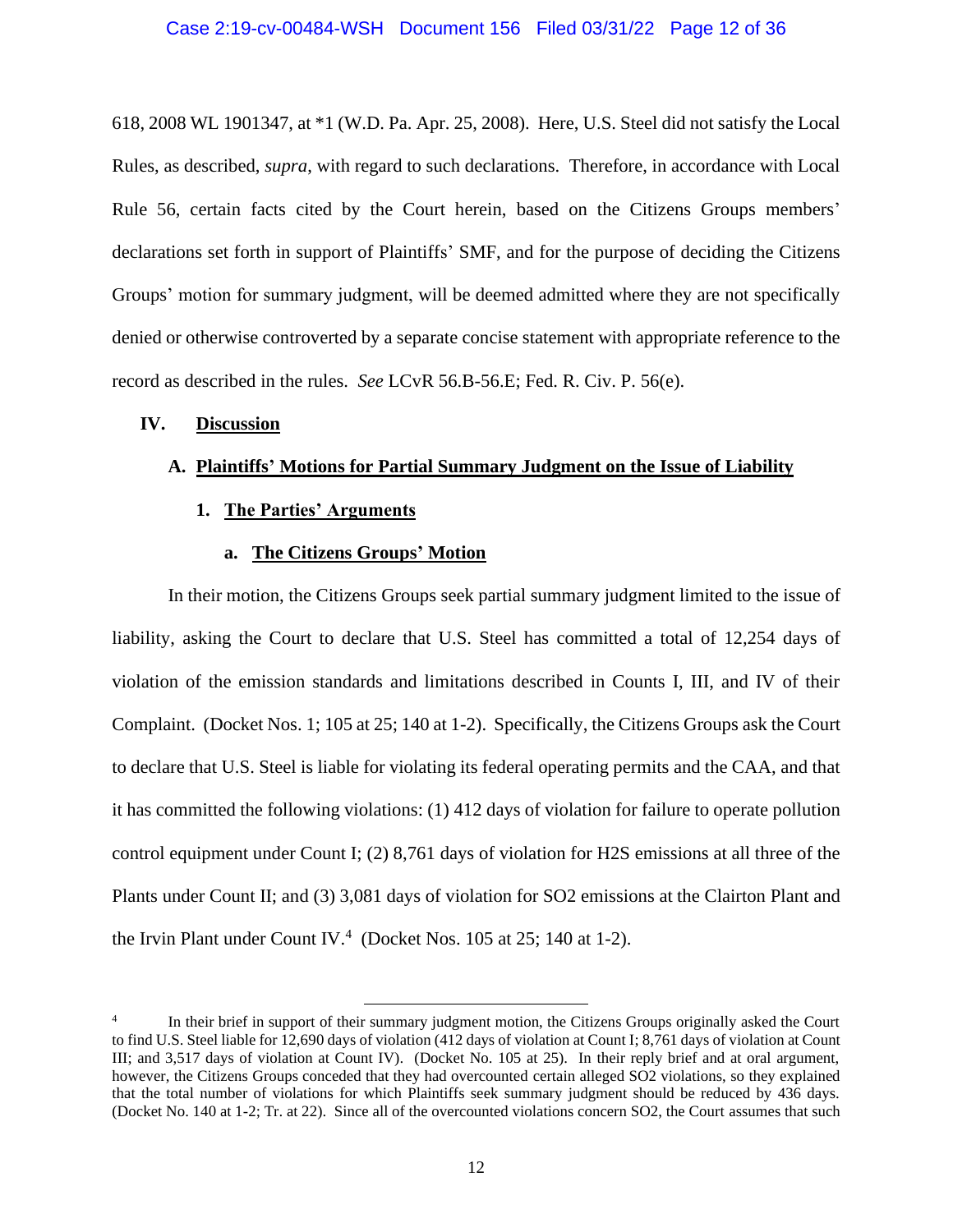### Case 2:19-cv-00484-WSH Document 156 Filed 03/31/22 Page 13 of 36

In support of their motion, the Citizens Groups argue that U.S. Steel's liability for such violations is clear. They note that the SO2 and H2S emitted from U.S. Steel's Plants are harmful pollutants, that the Plants are subject to the various permits that have been issued to them, and that those permits limit the emissions of such pollutants from the Plants. (Docket No. 105 at 4-7). The Citizens Groups also assert that U.S. Steel does not dispute that, both during the Outage Period and after the June Fire, it exceeded its permit limits for H2S and SO2 emissions. (*Id.* at 8-10).

The Citizens Groups further contend that their members have suffered injury in fact. (Docket No. 105 at 10-13). They claim that their members all live close enough to one or more of the Plants to see, smell, feel or breathe SO2, H2S, and particulate matter emitted from the Plants. (*Id.*). They also state that their members each suffered additional, intensified, or more frequent adverse impacts from poor air quality during the periods when U.S. Steel violated its permits, that they worried (and continue to worry) about the short-term and long-term effects of air pollution on their health, and that they are concerned that future episodes of illegal pollution will occur. (*Id.*).

Finally, the Citizens Groups explain that U.S. Steel is strictly liable "under the citizen suit provision of the CAA . . . which allows 'any person'<sup>5</sup> to commence a civil suit against 'any person . . . who is alleged to have violated (if there is evidence that the alleged violation has been repeated) or to be in violation of . . . an emission standard or limitation.'" (Docket No. 105 at 5 (quoting 42 U.S.C. § 7604(a)(1))). The Citizens Groups argue that certain SO2 violations extended into May of 2019, after they had filed their Complaint in April of that year, and that U.S. Steel again violated

reduction in alleged violations should come from Count IV of the Citizens Groups' Complaint, which concerns SO2 emissions from the Clairton Plant and the Irvin Plant, and has adjusted the numbers accordingly.

<sup>&</sup>lt;sup>5</sup> The Citizens Groups and U.S. Steel are considered "persons" under the CAA as the term "person" includes individuals, corporations, associations, states, municipalities, and federal agencies. *See* 42 U.S.C. § 7602(e).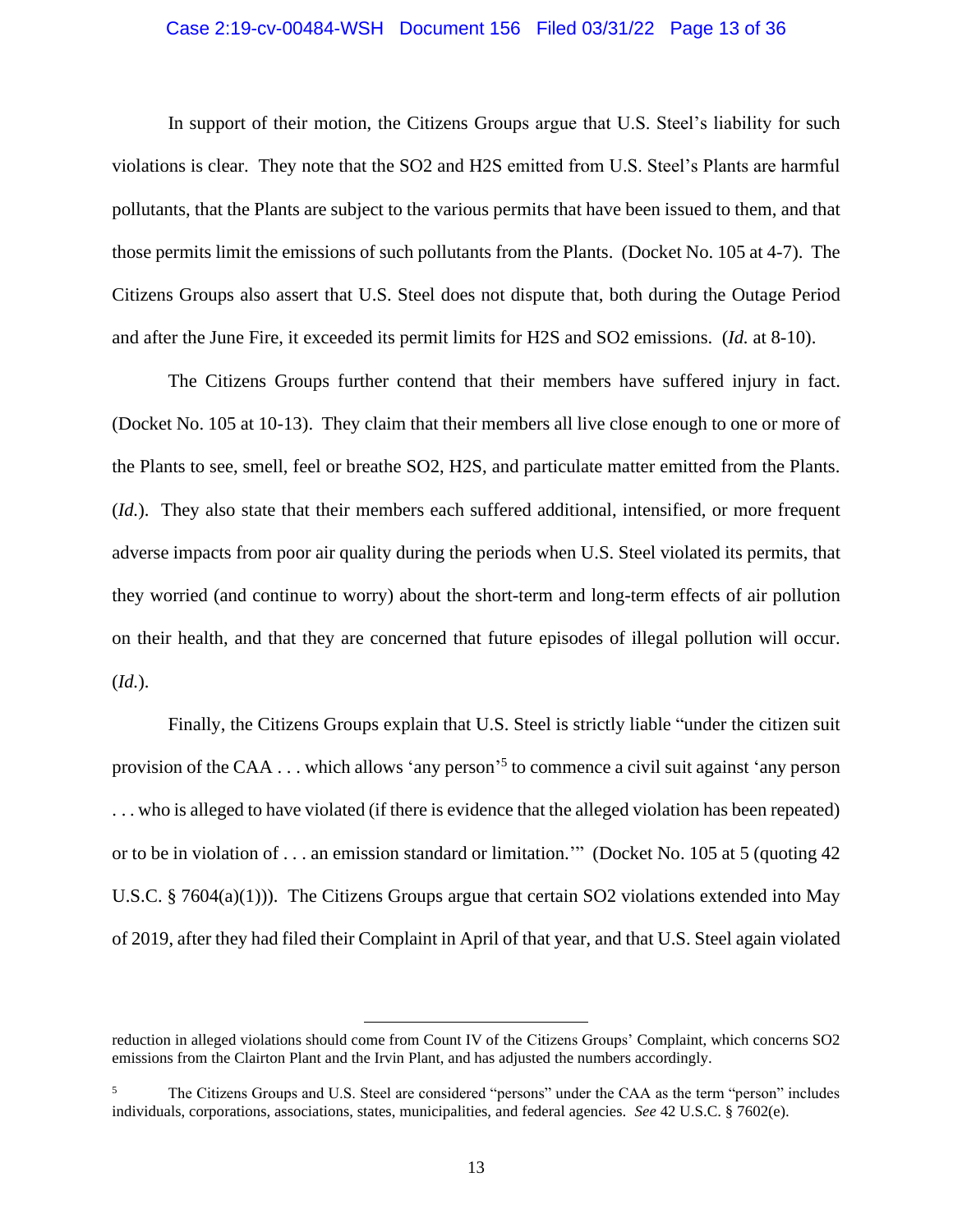#### Case 2:19-cv-00484-WSH Document 156 Filed 03/31/22 Page 14 of 36

permit conditions at issue in this case during the June Fire on June 17, 2019. (*Id.* at 17). Thus, the Citizens Groups assert that U.S. Steel "has violated" repeatedly, and was "in violation of," the emissions standards at issue here.

The Citizens Groups therefore assert that the Court should grant summary judgment in their favor and find U.S. Steel liable for a total of 12,254 days of violation. (Docket No. 140 at 1-2).

## **b. ACHD's Motion**

Similarly, ACHD moves for partial summary judgment, asking the Court to conclude as a matter of law that U.S. Steel is liable for violations of the federal permits issued by ACHD and violations of the CAA as incorporated into Article XXI, violations which form the basis for the three Claims for Relief in ACHD's Complaint. (Docket Nos. 25, 103). Specifically, ACHD requests that the Court declare that U.S. Steel breached the permit conditions regarding the SO2 and H2S exceedances at Clairton Works, the Edgar Thomson Plant, and the Irvin Plant. (Docket No. 103 at 18-19).

ACHD notes that it is unlawful for a major source to operate without or in violation of a permit issued pursuant to Title V of the CAA, and that U.S. Steel's SIP permits are also federally enforceable by ACHD under Sections 113(a) and (b) of the CAA. (Docket No. 103 at 9 (citing 42 U.S.C. §§ 7661-7661f, 7413(a), (b))). ACHD points out that Article XXI also provides that "'[i]nsofar as permitted by law, this Article is intended to impose absolute liability for violations of the provisions of this Article.'" (Docket No. 103 at 10-11 (quoting Article XXI, § 2101.06(h))). Further, Article XXI states that with regard to permit violations, "It shall be a violation of this Article giving rise to the remedies provided by Part I of this Article for any person to fail to comply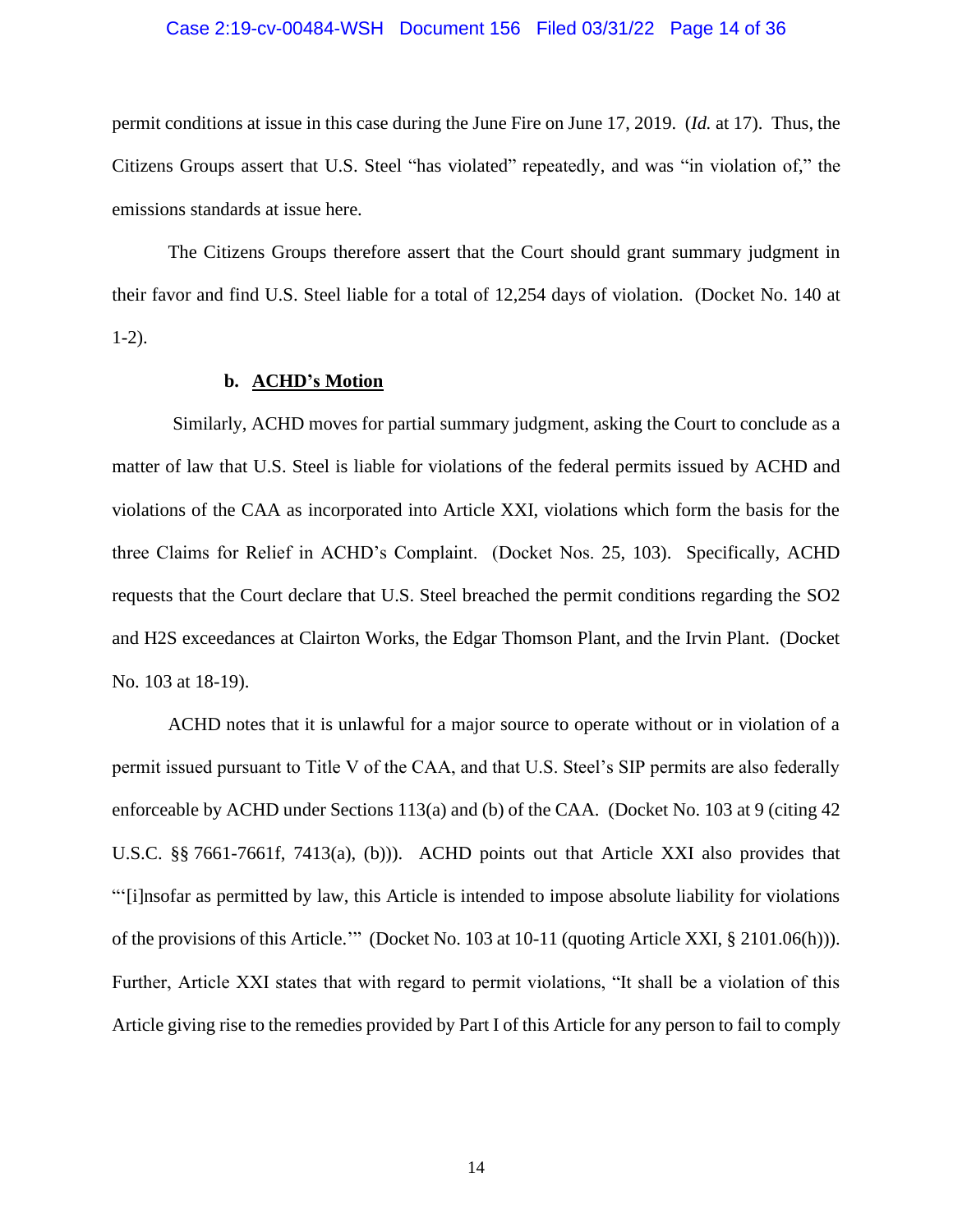#### Case 2:19-cv-00484-WSH Document 156 Filed 03/31/22 Page 15 of 36

with any terms or conditions set forth in any permit issued pursuant to this Part." (*Id.* at 11 (quoting Article XXI, § 2102.03(c))).

ACHD contends that U.S. Steel undisputedly violated its permits and is responsible for the days of violation that ACHD alleges. ACHD notes that U.S. Steel continued to operate the Plants from December 24, 2018 until April 4, 2019, as well as on June 17, 2019. (Docket No. 103 at 5-6). ACHD also asserts that, during the Outage Period, it recorded numerous instances where U.S. Steel exceeded its permit limits on emissions in addition to violating other regulatory requirements because of its lack of operational desulfurization equipment for its COG stream as well as the subsequent combustion of such untreated COG at operations and flares at the Irvin Plant and the Edgar Thomson Plant. (*Id.* ¶¶ 12-18).

ACHD therefore argues that there are no genuine disputes of material fact and urges the Court to conclude as a matter of law that U.S. Steel is liable for the violations that ACHD alleges, referring the Court to a table entitled "Violations at Issue on Summary Judgment" in Plaintiffs' Joint Reply Brief in Support of Plaintiffs' Motions for Summary Judgment as to Liability. (Docket No. 140 at 2 ("Table 1")). The Court notes that Table 1 breaks down the alleged number of days of violation into various categories, although ACHD does not specify which days of violation in the table are tied to which of its three Claims for Relief set forth in its Complaint, nor does it clearly explain how all of the days of violation grouped in the table are tied to the explanations of the alleged violations that ACHD provided in its brief in support of summary judgment. (Docket No. 103). Also, as the Court previously noted, ACHD grouped the alleged violations differently than the Citizens Groups did in their Complaint, so the categories are likewise grouped differently by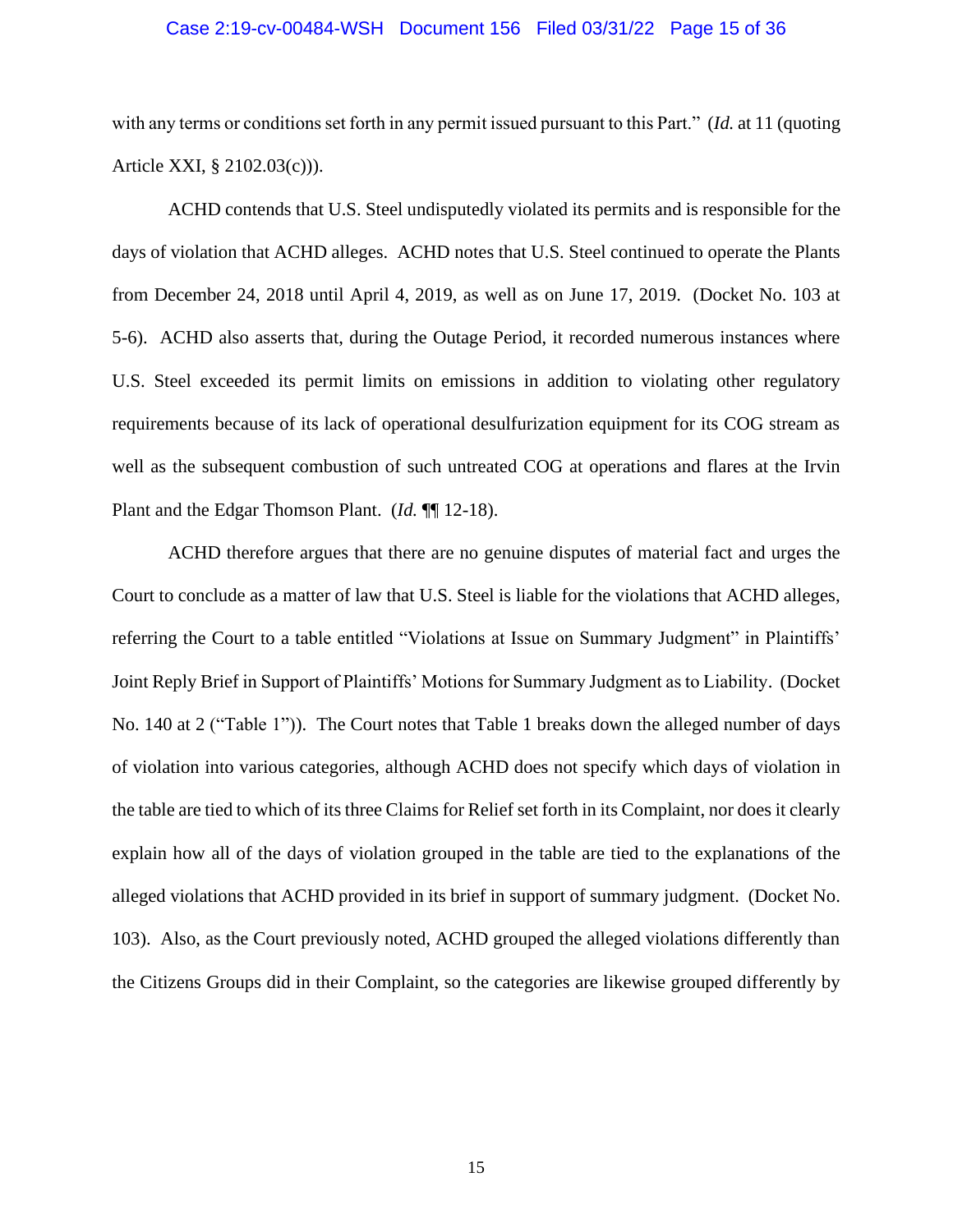### Case 2:19-cv-00484-WSH Document 156 Filed 03/31/22 Page 16 of 36

claim in each Complaint.<sup>6</sup> Regardless of the categorizations used, according to ACHD, U.S. Steel should be held liable for a total of 12,654 days of violation.<sup>7</sup> (*Id.*).

## **c. U.S. Steel's Response**

In response to Plaintiffs' motions, U.S. Steel argues that neither the Citizens Groups nor ACHD are entitled to summary judgment because there are genuine disputes of material fact that make summary judgment inappropriate here. Specifically, U.S. Steel contends that there are material facts in dispute regarding whether the Citizens Groups have standing to challenge all of the violations they allege, as well as whether ACHD and the Citizens Groups are alleging the correct number of days of violation.

With regard to the Citizens Groups, U.S. Steel argues that, before considering whether it is liable for the violations that the Citizens Groups allege, the Court should first determine the threshold jurisdictional question of whether the Citizens Groups have standing to sue for such violations. (Docket No. 120 at 4). *See Steel Co. v. Citizens for a Better Env't*, 523 U.S. 83, 102 (1998). Organizations such as the Citizens Groups do not have standing to sue on behalf of their members unless the members would otherwise have standing to sue in their own right, when the interests at stake are germane to the organization's purpose, and when neither the claim asserted nor the relief requested requires participation by individual members in the lawsuit. *See Hunt v. Washington State Apple Adver. Comm'n*, 432 U.S. 333, 343 (1977). U.S. Steel contends that it is not clear whether the Citizens Groups' members have standing to sue for all the alleged 12,254

<sup>&</sup>lt;sup>6</sup> Additionally, ACHD's total number of days of violation is greater than the Citizens Groups' total because ACHD includes alleged days of violation related to the Clairton Plant's "Battery C." (Docket No. 140 at 1-2). Those purported violations are not included in the Citizens Groups' total because the Citizens Groups' claims did not include alleged violations of the Battery C installation permit, while ACHD's claims did. (*Id.*).

Like the Citizens Groups, ACHD concedes in reply to U.S. Steel's brief in opposition to ACHD's summary judgment motion that Plaintiffs over-counted the number of days of violation of certain limits at issue here. (Docket No. 140 at 1). Therefore, although ACHD does not break down the alleged days of violation by claim in its Complaint like the Citizens Groups do, ACHD reduced the total alleged days of violation from 13,090 to 12,654. (*Id.* at 1-2).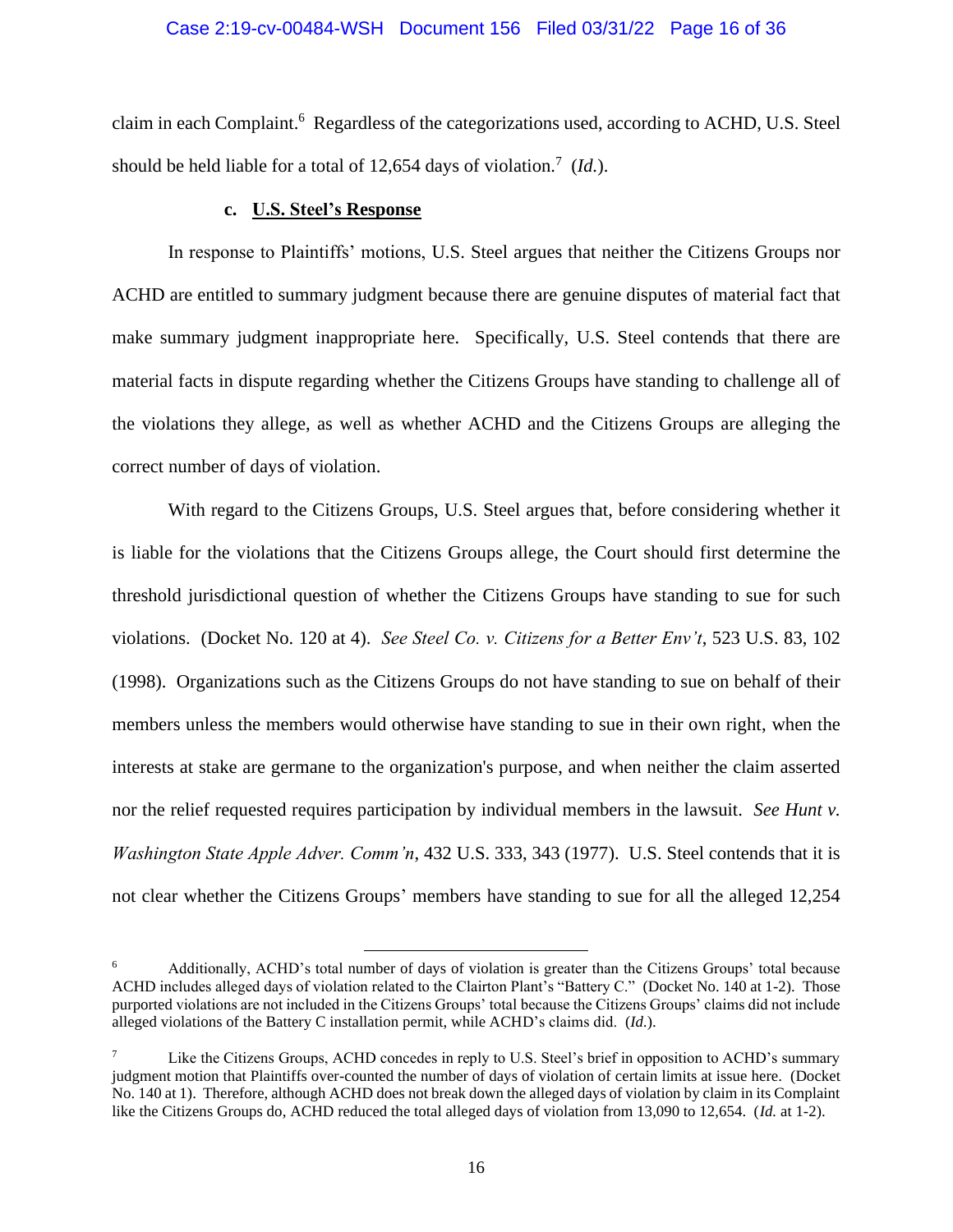#### Case 2:19-cv-00484-WSH Document 156 Filed 03/31/22 Page 17 of 36

days of violation. More specifically, U.S. Steel argues that the Citizens Groups merely claim to have standing to sue for the alleged violations "in gross," when instead they must show that they have standing to sue for each alleged CAA violation. (Docket No. 120 at 4). The Citizens Groups contend, on the other hand, that they do not need to prove a "hyper-specific" showing of standing for each violation, but rather that they need only demonstrate standing for each *claim* (comprised of multiple violations of an emissions standard) that they assert and for each form of relief that they seek. (Docket No. 139 at 10).

Additionally, in response to ACHD's motion, U.S. Steel argues that summary judgment as to its liability is inappropriate because there are several genuine disputes of material fact concerning the number of actual violations at issue. As the number of violations is relevant to both ACHD's and the Citizens Groups' motions, Plaintiffs jointly reply that some of the alleged violations are undisputed and others are supported by undisputed facts, so they are entitled to summary judgment as to liability for all of the violations that they allege.

#### **2. Legal Analysis**

#### **a. Standing Generally**

First, a brief discussion of the claims, violations, and penalties at issue in this case is in order. The CAA provides a cause of action, or a claim, against those who "have violated" an emission standard prior to commencement of a suit (if such violations are repeated), or against those who are "in violation" of an emission standard at the time a suit is commenced. *See* 42 U.S.C.§ 7604(a)(1). As explained, *supra*, the Citizens Groups argue that U.S. Steel is liable here both because its violations were repeated, and because its violations were ongoing at the time the Citizens Groups' Complaint was filed. For repeated violations, "a plaintiff must assert at least two violations of the same standard in order to allege a claim," and once that threshold is met, "there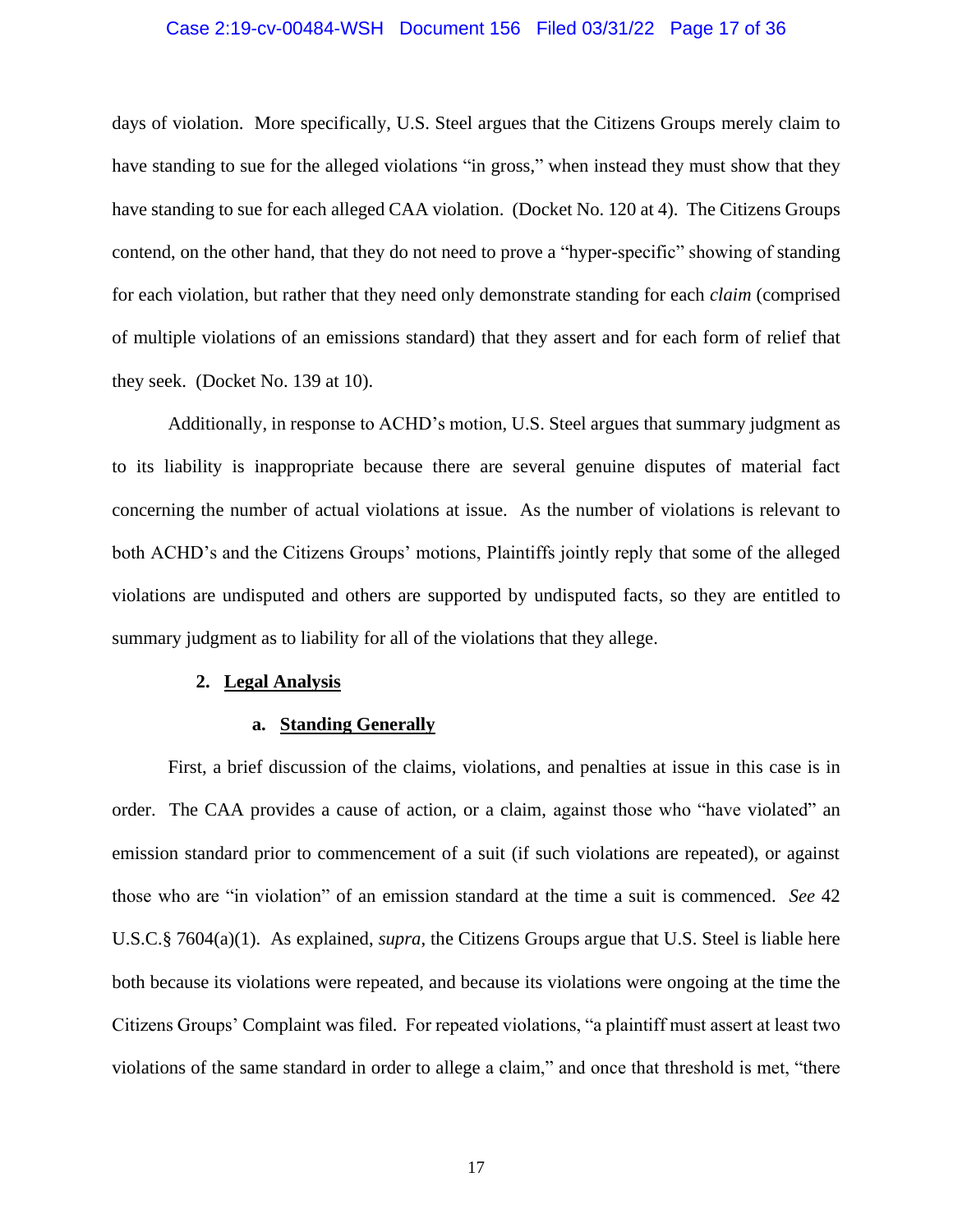#### Case 2:19-cv-00484-WSH Document 156 Filed 03/31/22 Page 18 of 36

is no ceiling on how many violations of that emission standard a plaintiff may pack into that claim." *Env't Texas Citizen Lobby, Inc. v. ExxonMobil Corp.*, 968 F.3d 357, 365 (5<sup>th</sup> Cir. 2020). Additionally, "[a] penalty may be assessed for each day of violation." 42 U.S.C. § 7413(e)(2). In this case, the Citizens Groups contend that the penalty is capped at \$97,229 per day for each violation, regardless of the number of violations in each claim. (Docket No. 1 at 53 ("Relief Requested") (citing 42 U.S.C. § 7413(e) and § 7604(a) and (g), and 40 C.F.R. § 19.4, Table 2)). Therefore, the number of "days of violation" included within each of the Citizens Groups' claims impacts the corresponding statutory penalties that may be imposed and thus contributes towards the defined scope of each claim.

As noted, the Citizens Groups argue that they need only prove standing for each claim in their Complaint, rather than by showing that they have standing for each violation they "packed into" each claim. In support of their position, the Citizens Groups cite to a number of cases in which standing was recognized in environmental suits without the courts engaging in separate analyses for each violation. *See, e.g., Friends of the Earth, Inc. v. Laidlaw Envt'l Servs., Inc.*, 528 U.S. 167, 176-88 (2000) (where the defendant discharged mercury in violation of its permit from its wastewater treatment plant into a river, which the plaintiffs alleged affected their recreational, aesthetic, and economic interests); *Texans United for a Safe Econ. Educ. Fund v. Crown Cent. Petroleum Corp.*, 207 F.3d 789, 791 (5<sup>th</sup> Cir. 2000) (where the defendant repeatedly violated permit limits for sulfur dioxide and hydrogen sulfide at one petroleum refinery and the organizational member plaintiffs all lived and traveled near that particular facility). U.S. Steel argues, however, that in this case the Citizens Groups must prove standing for each violation alleged, citing the recent decision issued by the Fifth Circuit in *Environment Texas Citizens Lobby, Inc. v. ExxonMobil Corp.*, 968 F.3d 357 (5<sup>th</sup> Cir. 2020).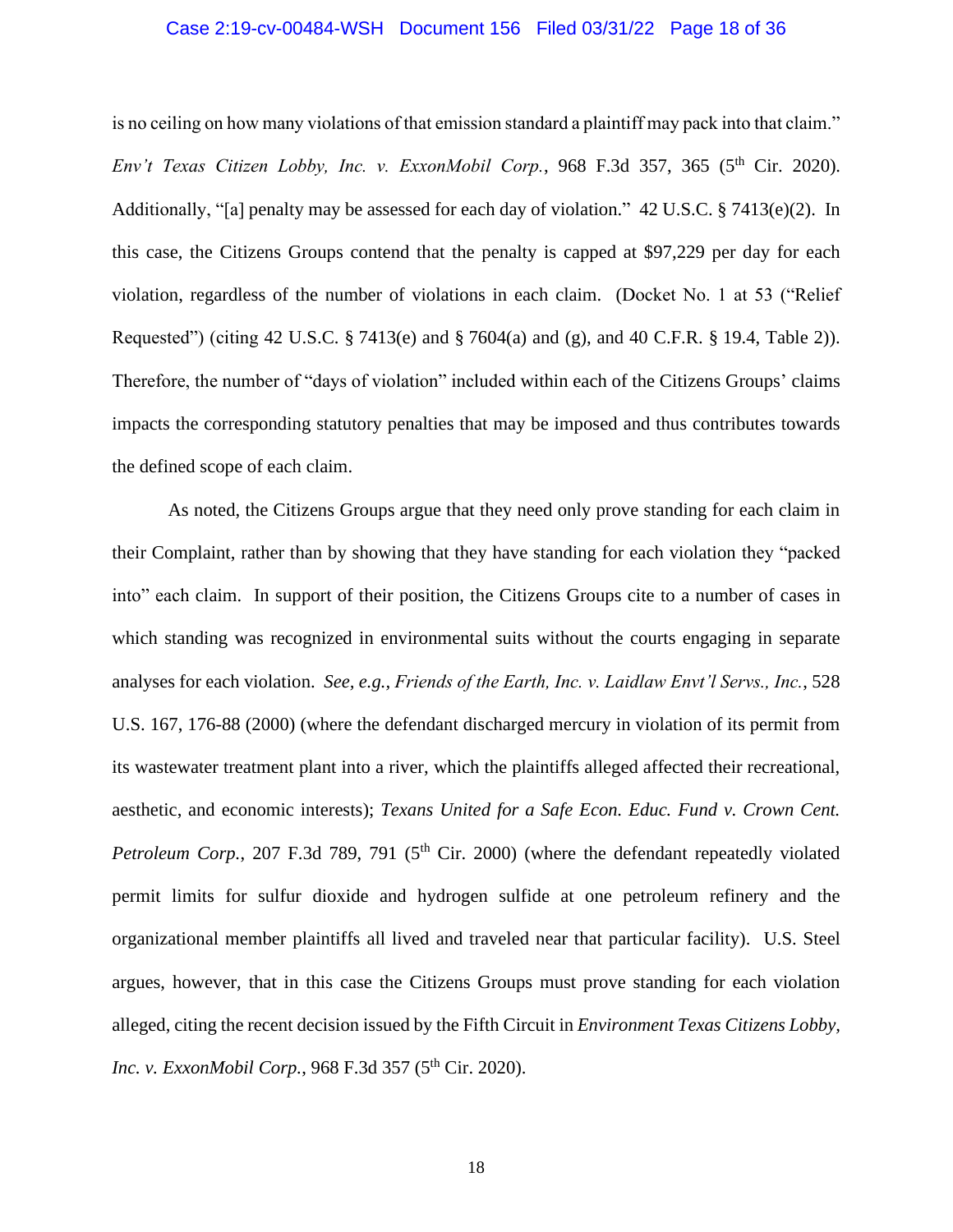#### Case 2:19-cv-00484-WSH Document 156 Filed 03/31/22 Page 19 of 36

In *ExxonMobil*, a case somewhat similar to this one and one which the Citizens Groups also cite in support of their argument, the Fifth Circuit specifically held that CAA plaintiffs must prove standing for each violation alleged in support of their claims. *See id.* at 367. *ExxonMobil* includes significant discussion of many of the same cases cited by the parties here in support of their positions. Notably, the Fifth Circuit explained that certain kinds of cases, in which courts did not undertake a separate standing analysis for each violation, also did not involve the number and variety of violations that were at issue in *ExxonMobil*. *See id.* at 366. The Fifth Circuit emphasized that "[c]itizens suits under the environmental laws typically allege injuries from discharges or emissions of one or two pollutants exceeding one or two emissions standards, all in the same manner," while, in contrast, *ExxonMobil* involved thousands of violations based on different pollutants, different types of emissions, and different injuries. *Id.* The Fifth Circuit further noted that, in the cases without separate standing analyses, there was no doubt that the pollutant emitted could cause the alleged injury, while the plaintiffs in *ExxonMobil* asserted "a variety of aesthetic and health-related injuries, allegedly traceable to 24 different pollutants emitted in a variety of ways (flaring, leaks, workplace accidents, etc.)," and that the "impact of those different violations varied greatly." *Id.* The Fifth Circuit explained that, just because the plaintiffs in those other cases repeatedly suffered the same injury resulting from a series of similar discharges, "does not mean that a plaintiff injured by one violation can automatically challenge all [of] a defendant's violations." *Id.* Instead, upon consideration of the number and range of violations involved in *ExxonMobil*, the Fifth Circuit concluded that "the standing inquiry is not one-size-fits all." *Id.*  Therefore, because of the variety of challenged emissions involved, the Fifth Circuit could not "say that Plaintiffs' proving standing for some violations necessarily means they prove standing for the rest." *Id.* at 367.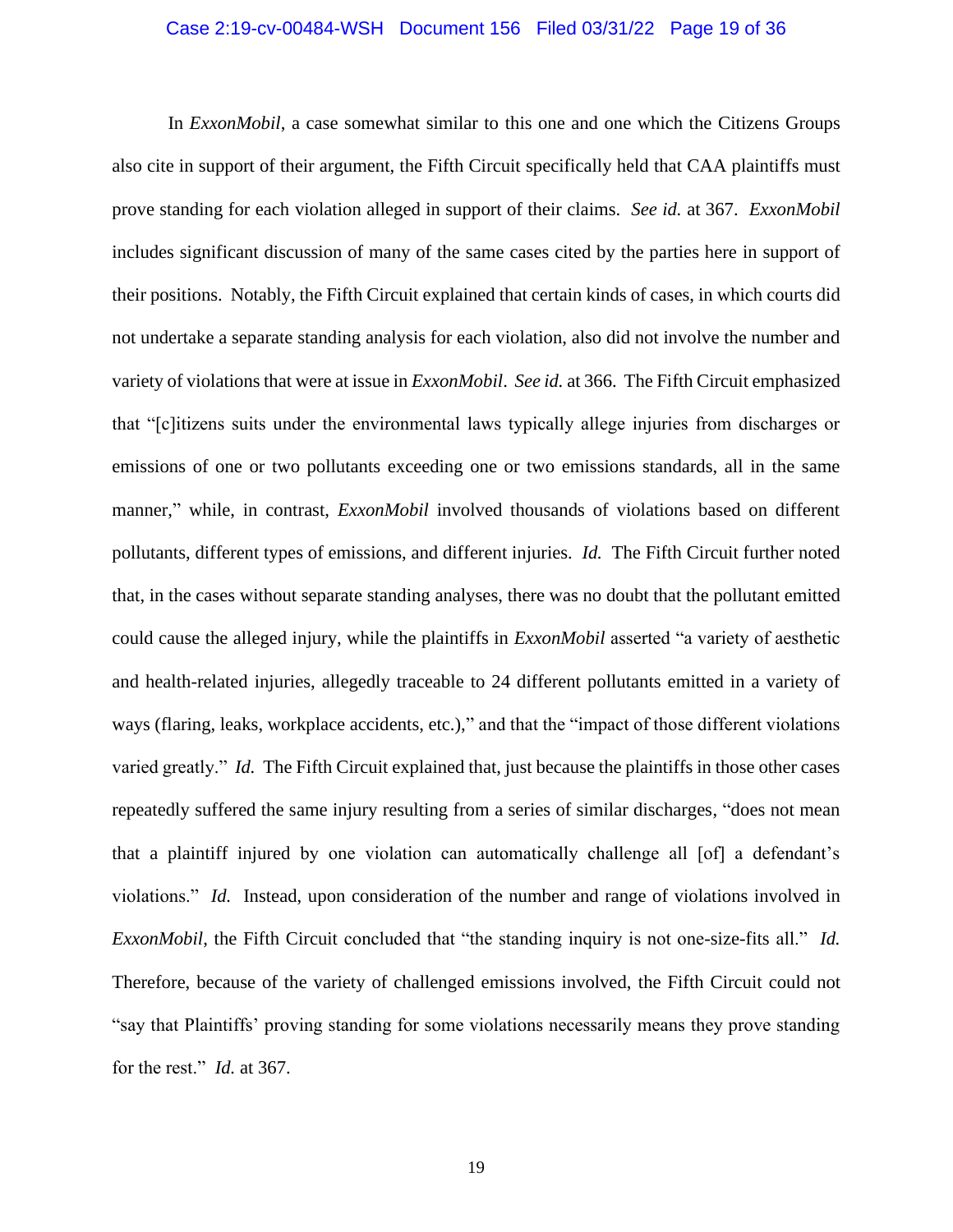#### Case 2:19-cv-00484-WSH Document 156 Filed 03/31/22 Page 20 of 36

Comparing the cases cited by the parties to the present case, the Court notes that, while the Citizens Groups have chosen to group their violations under only 3 claims, each of those claims is made up of hundreds – or thousands – of separate violations. Also, like in *ExxonMobil*, the alleged violations within each claim here vary widely (*e.g.,* by emanating from three different Plants, by type of pollutant, by method or source of emission, by amount of pollutant emitted, by testing method, by length of time of emission, by permit violated, etc.). For example, as discussed, *supra*, Count III of the Citizens Groups' Complaint alleges 8,761 days of violation based on emissions of H2S from three different Plants, in different ways, at different times, in different amounts, and in violation of different permits, while Count IV alleges 3,081 days of violation for SO2 emissions from the Clairton Plant and the Irvin Plant, in different ways, at different times, in different amounts, and in violation of different permits. Moreover, the Citizens Groups seek to establish standing through specified members who live in different towns, who vary in their proximity to various emissions sources, and who report an assortment of different injuries (*e.g.,* experiencing concerns about emissions from different Plants, seeing plumes, dealing with particulate matter, experiencing burning eyes, enduring smells, suffering breathing problems, etc.).

While this case differs from *ExxonMobil* in that it involves fewer types of pollutants, the Court finds that the sheer number and variety of violations alleged here render this case more like *ExxonMobil* than like the cases cited by the Citizens Groups where standing was shown in a single analysis. Considering the allegations in the Citizens Groups' Complaint along with the evidence submitted in support of their summary judgment motion, the Court notes that each Citizens Group member does not appear to have standing to sue for every violation alleged (*i.e.,* a member who lives near one Plant may not have standing to sue for an emission from another Plant). Nevertheless, rather than clearly showing that their various members in combination have standing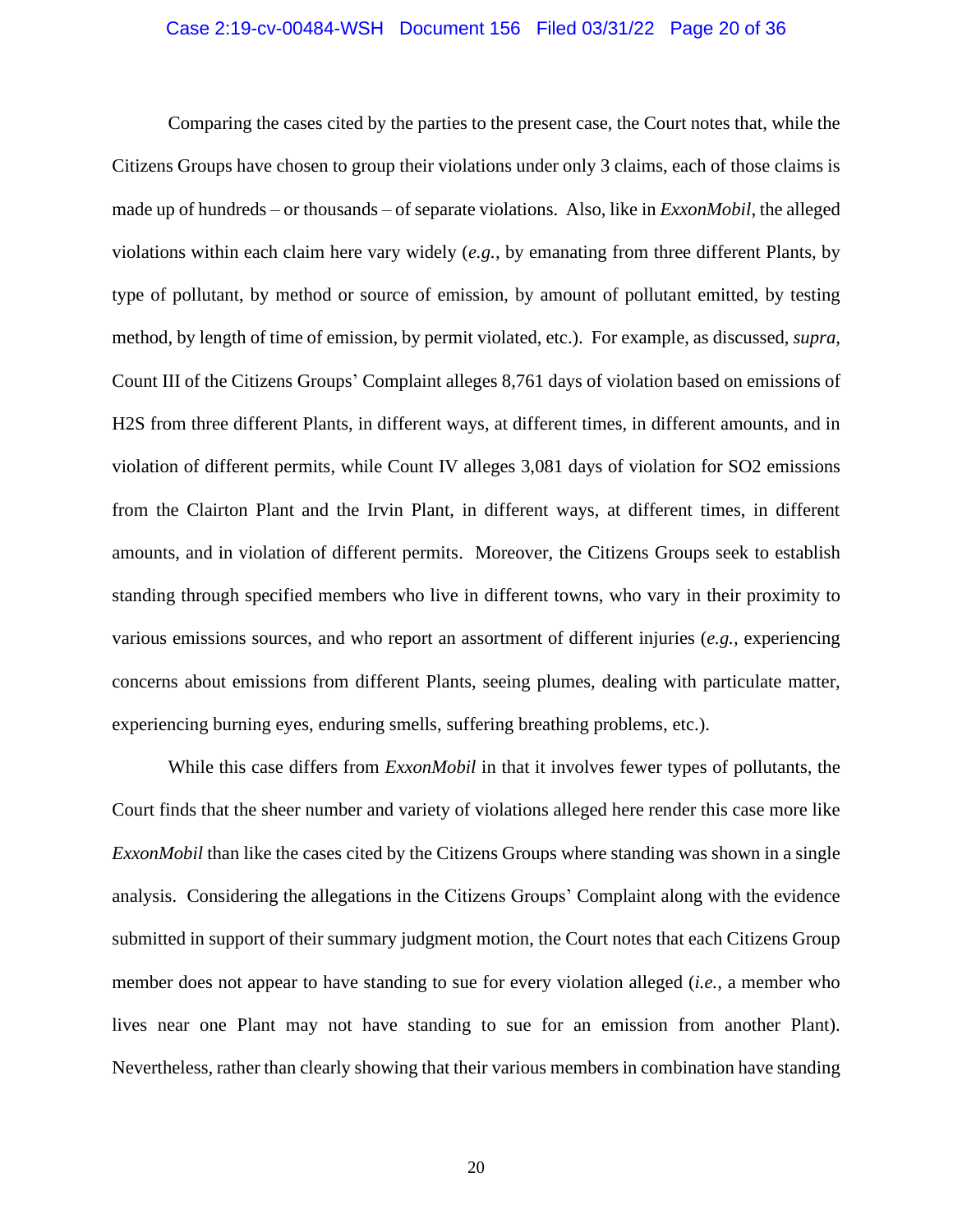#### Case 2:19-cv-00484-WSH Document 156 Filed 03/31/22 Page 21 of 36

to sue for all the different violations alleged in the Complaint, the Citizens Groups argue that their members generally have overall standing to sue for all such violations.<sup>8</sup>

Quite simply, even if each of the Citizens Groups members' injuries are traceable to some of the alleged violations, that does not mean that they each "'possess by virtue of that injury the necessary stake in litigating conduct of another kind, although similar, to which [they have] not been subject.'" *ExxonMobil*, 968 F.3d at 365 (quoting *Blum v. Yaretsky*, 457 U.S. 991, 999 (1982)). Therefore, while it is not necessary for *each* Citizens Groups member to have standing to sue for *every* violation alleged, the Court finds that it is necessary for *some* member to have standing to sue for each violation that the Citizens Groups allege. Accordingly, the Court finds that, in this particular case, the Citizens Groups must clearly show that they – through some combination of their members – have standing to sue for each of the violations alleged in their Complaint.

The Court notes additionally that, although the Citizens Groups must prove standing for the different violations alleged in support of their claims, *separate* proof of standing is *not* required for each violation. *See Exxon Mobil*, 968 F.3d at 367. For example, courts "have allowed the same testimony to support standing for multiple violations." *Id.* Furthermore, "a factfinder may rely on circumstantial evidence and draw reasonable inferences from the evidence." *Id.* Thus, the violations alleged by the Citizens Groups can certainly be grouped together in order to show standing, so each violation clearly need not be considered one at a time, which would admittedly be an arduous process in a case such as this one which involves so many alleged violations.

<sup>8</sup> As this case has progressed, Plaintiffs seem to have increasingly distanced their arguments from the actual claims set forth in their Complaints. As the Court has noted, the Citizens Groups and ACHD allege largely the same violations, although they each group those alleged violations in different ways, and they also refer to the violations that they themselves allege – including by asking for summary judgment as to specific numbers of violations – without clearly tying those violations back to the actual claims that they make in their respective Complaints.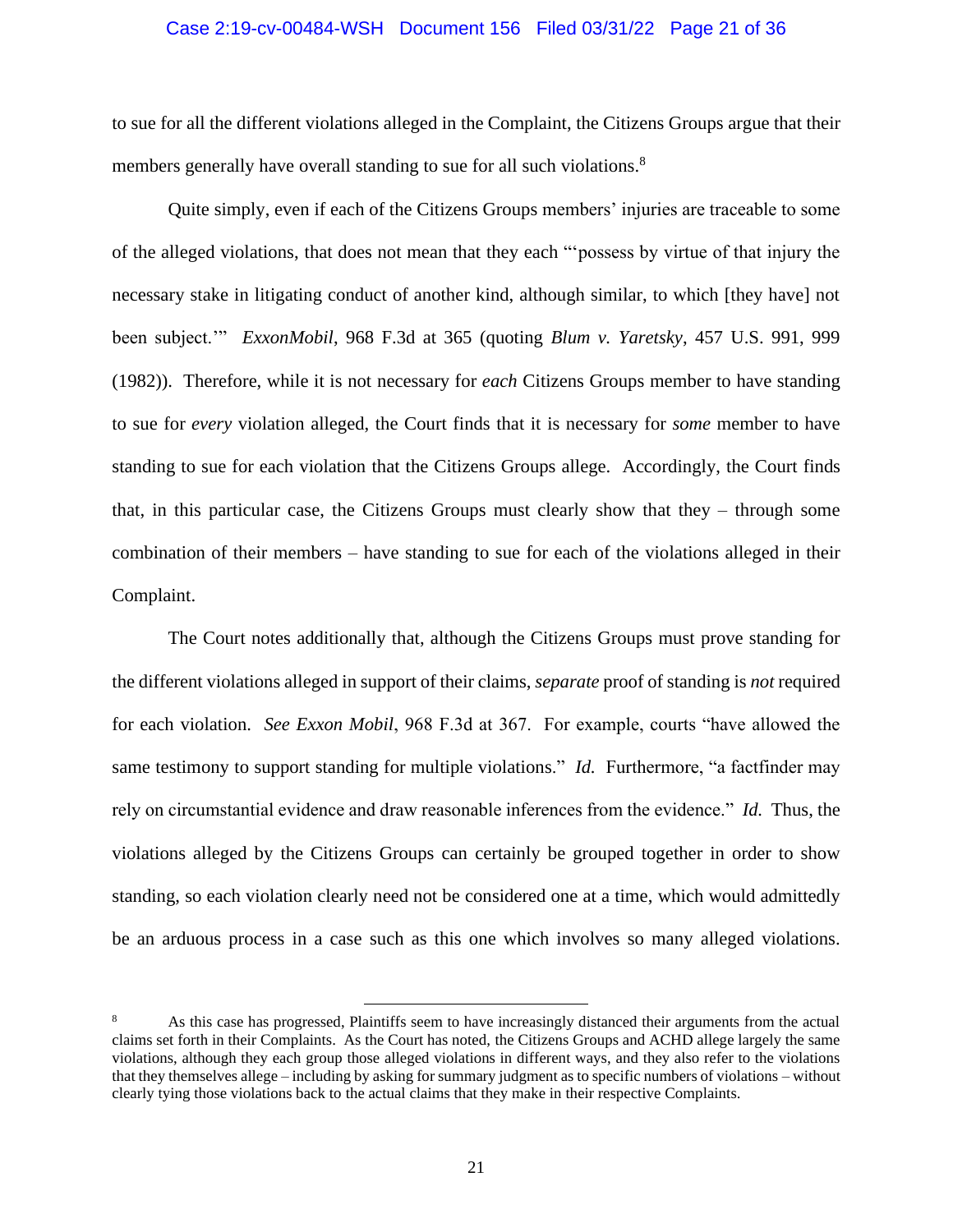#### Case 2:19-cv-00484-WSH Document 156 Filed 03/31/22 Page 22 of 36

Fortunately, providing clear groupings of the alleged violations in order to show that the Citizens Groups (through their various members) have standing to sue for all such violations should not be difficult in this case, particularly since the parties have already taken some efforts to group the alleged violations here for ease of consideration by the Court.

#### **b. Disputed Issues of Material Fact: Citizens Groups' Standing**

Having determined that the Citizens Groups must show that their members have standing to sue for the various violations alleged in their Complaint, the Court must next consider whether the Citizens Groups have shown such standing here. In order to establish Article III standing for each violation, the Citizens Groups must show that at least one of their members: (1) suffered an "injury in fact," that is concrete, particularized, and actual or imminent, not conjectural or hypothetical, (2) that "was likely caused by," or is "fairly traceable" to, U.S. Steel's violation, and (3) that "would likely be redressed by judicial relief."<sup>9</sup> *TransUnion, LLC v. Ramirez*, 141 S. Ct. 2190, 2203 (2021); *Lujan v. Defenders of Wildlife*, 504 U.S. 555, 560-61 (1992). While U.S. Steel does not deny that the Citizens Groups' members have suffered injuries in fact, it does challenge whether the second and third requirements of standing, "traceability" and "redressability," have been shown with regard to all of the violations alleged.

To prove "traceability" generally, plaintiffs must show that their alleged injuries are "fairly traceable to the challenged conduct of the defendant, and not the result of the independent action of some third party not before the court." *Finkelman v. Nat'l Football League*, 810 F.3d 187, 193 (3d Cir. 2016) (internal quotation marks and citation omitted). In other words, the Citizens Groups must show that their members' injuries are "fairly traceable" to U.S. Steel's alleged permit violations. In this regard, U.S. Steel argues that the Citizens Groups must show "but for" causation

The Citizens Groups, as the parties invoking federal jurisdiction, have the burden to demonstrate that they have standing in this matter. *See Lujan v. Defenders of Wildlife*, 504 U.S. at 560-61.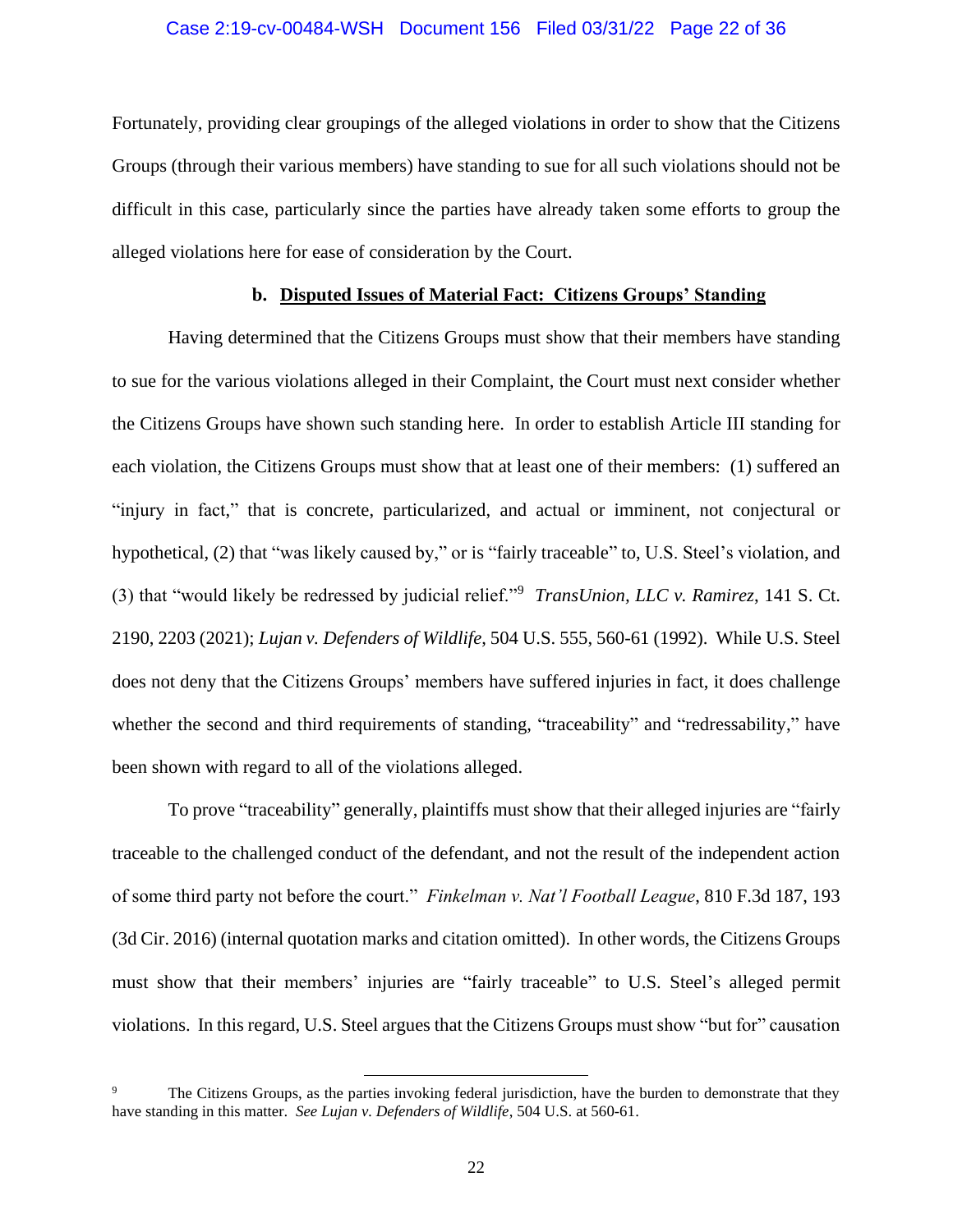#### Case 2:19-cv-00484-WSH Document 156 Filed 03/31/22 Page 23 of 36

between their members' injuries and U.S. Steel's violations. *See LaSpina v. SEIU Pa. State Council*, 985 F.3d 278, 284-85 (3d Cir. 2021). The Citizens Groups argue, on the other hand, that they need only show that U.S. Steel has emitted pollutants that are capable of causing or contributing to the types of injuries asserted. *See Pub. Interest Res. Group of N.J., Inc. v. Powell Duffryn Terminals Inc.*, 913 F.2d 64, 72 (3d Cir. 1990). Alternatively, the Citizens Groups contend that they have also shown "but for" causation here.

While the parties disagree over the precise test that the Court should use to determine traceability here,<sup>10</sup> the Court finds that – under either of the methods proposed by the parties – genuine disputes of material fact exist as to whether the Citizen Groups members' injuries are fairly traceable to all of U.S. Steel's alleged permit violations. As discussed, *supra*, the Citizens Groups must show that they have standing to sue for each violation alleged and, upon review of the materials submitted by the Citizens Groups in support of their motion, the Court finds that they have not shown that their members' injuries are fairly traceable to all of the violations that they allege here. For instance, while the members' declarations include statements concerning their asserted injuries (*e.g.,* where they live and what they experienced), the Citizens Groups do not connect such statements to the specific violations alleged. They instead assert traceability as a whole, noting that their members tie their injuries and the appearance of new injuries "directly to the violations during the Outage Period" and that their members "tie their collective injuries to the full panoply of violations." (Docket No. 139 at 13). Such "collective injuries" and references to "the violations during the Outage Period," however, are simply too generalized and lack the causative nexus for the Court to use in evaluating whether standing has been shown for all the

<sup>&</sup>lt;sup>10</sup> The parties' disagreement over the proper standard for determining "fairly traceable" is understandable, given the current state of the law on that issue. *See Fischer v. Governor of N.J.*, 842 F. App'x 741, 754-757 (3d Cir. 2021) (Phipps, J., concurring in part and concurring in the judgment).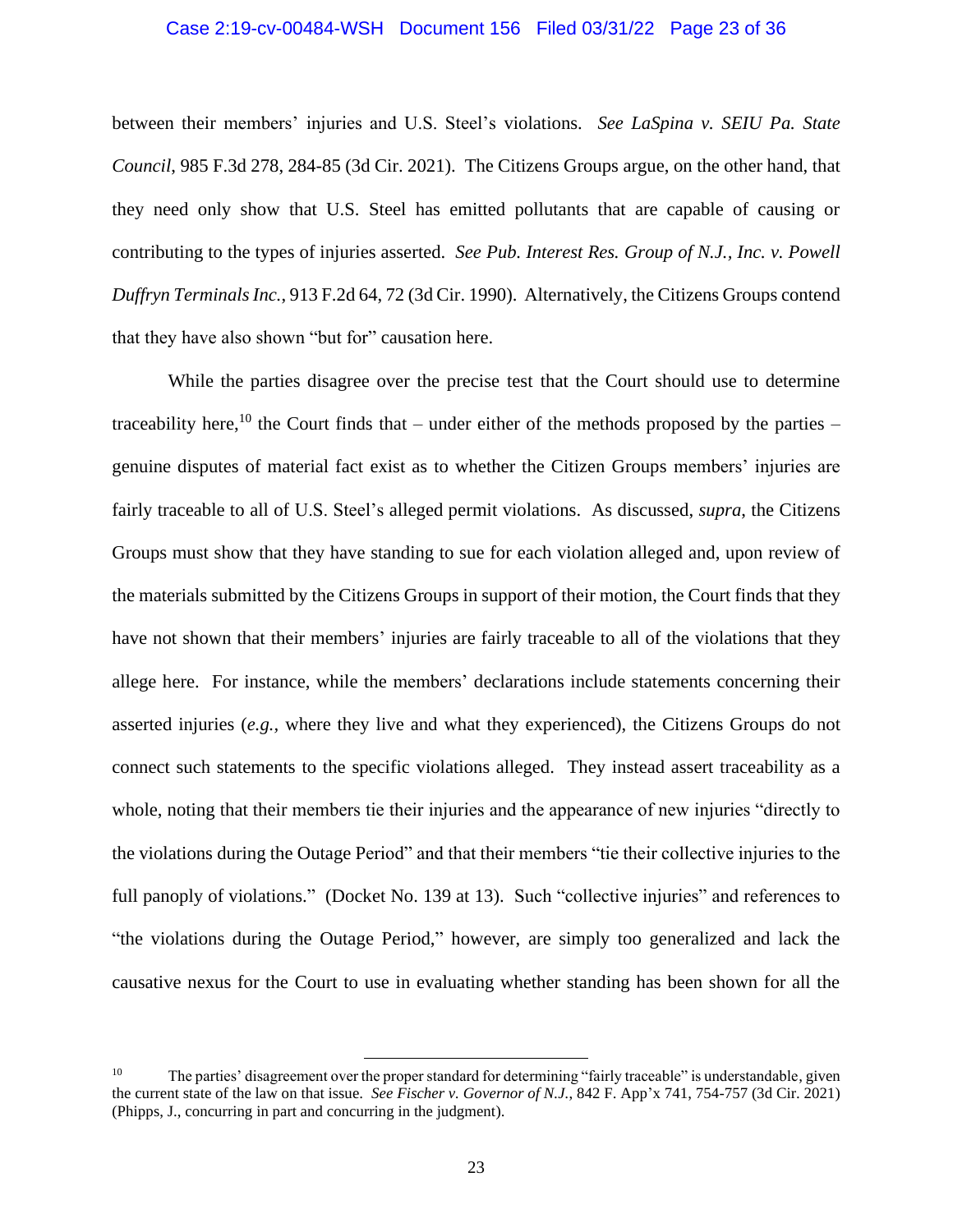#### Case 2:19-cv-00484-WSH Document 156 Filed 03/31/22 Page 24 of 36

different types of violations that the Citizens Groups allege. Thus, without connecting, or tracing, their members' various putative injuries to specific alleged violations, the Citizens Groups have not shown that their members' injuries are fairly traceable to all of those violations.

Moreover, because the traceability element has not been established, the Court is unable to determine whether the Citizens Groups have standing to challenge all of the days of violation that they allege, and the Court need not determine whether they have shown the last requirement of standing, "redressability," which is closely related to the "fairly traceable" requirement. *See Powell Duffryn Terminals, Inc*., 913 F.2d at 73. "While the fairly traceable element focuses on the connection between the defendant's conduct and the plaintiff's injury, the redressability factor focuses on the connection between the plaintiff's injury and the judicial relief sought." *Id.* To the extent the Citizens Groups show that their injuries are fairly traceable to U.S. Steel's violations, they will also ultimately have to show that those injuries will be "'redressed by a favorable decision.'" *Lujan v. Defenders of Wildlife*, 504 U.S. at 561 (quoting *Simon v. Eastern Ky. Welfare Rights Org.*, 426 U.S. 26, 39 (1976)). Thus, to establish standing, once the Court determines whether the Citizens Groups have traced their injuries to U.S. Steel's alleged violations, the Citizens Groups will also have to demonstrate how those injuries will be redressed by the specific forms of relief that they seek here.

The Court finds that, since the Citizens Groups have not shown uncontroverted proof that their injuries are fairly traceable to all of U.S. Steel's alleged permit violations, the Court cannot, at least at this juncture, determine as a matter of law whether the Citizens Groups have shown that the relief sought will address those traceable injuries. Accordingly, since there are genuine disputes of material fact as to whether the Citizens Groups meet all the requirements of standing, the Court cannot grant summary judgment in their favor.

24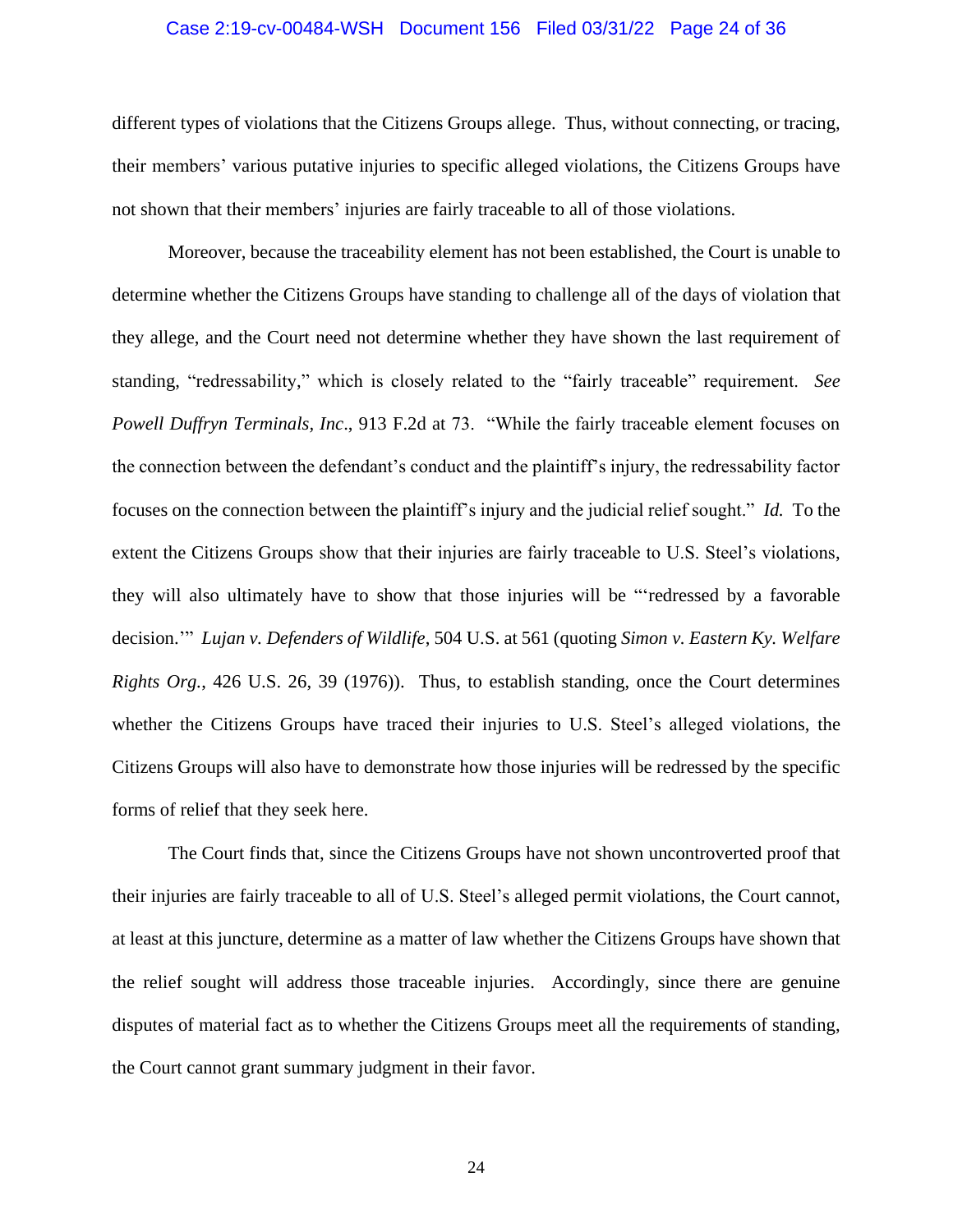#### **c. Disputed Issues of Material Fact: Number of Days of Violation**

While U.S. Steel does not challenge ACHD's standing to bring suit for permit violations, U.S. Steel does oppose ACHD's motion seeking summary judgment as to its liability for all 12,654 days of violation alleged, contending that genuine disputes of material fact exist as to whether that number of days of violation is correct. Similarly, U.S. Steel explains in its brief that, since the Citizens Groups and ACHD both seek civil penalties for the same alleged permit violations (except for the Battery C violations, for which only ACHD seeks penalties), arguments regarding the questionable number of permit violations apply equally to the Citizens Groups' motion and ACHD's motion. (Docket No. 121 at 4). Accordingly, ACHD and the Citizens Groups filed a joint reply in support of both of their motions for summary judgment as to liability. (Docket No. 140).

As explained, *supra*, in the context of a motion for summary judgment, the burden is initially on the moving party to adduce evidence illustrating a lack of genuine triable issues. *See Hugh v. Butler Cnty. Family YMCA*, 418 F.3d 265, 267 (3d Cir. 2005) (citing *Celotex Corp. v. Catrett*, 477 U.S. 317, 323-24 (1986)). Then, once the moving party's burden is satisfied, the nonmoving party must in rebuttal present evidence sufficient to show a genuine issue in dispute. *See Santini v. Fuentes*, 795 F.3d 410, 416 (3d Cir. 2015) (citing *Matsushita Elec. Indus. Co., Ltd. v. Zenith Radio Corp.*, 475 U.S. 574, 587 (1986)). When considering the parties' arguments, the Court must view all facts and inferences in the light most favorable to the non-moving party, and the Court must give the benefit of the doubt to allegations of the non-party when they are in conflict with the moving party's claims. *See Hill v. Barnacle*, 509 F. Supp. 3d 380, 385 (W.D. Pa. 2020).

Here, to show that there are no disputed issues of material fact, both ACHD and the Citizens Groups cite in their briefs to Tables attached to the Declaration of Zachary Barber, a Clean Air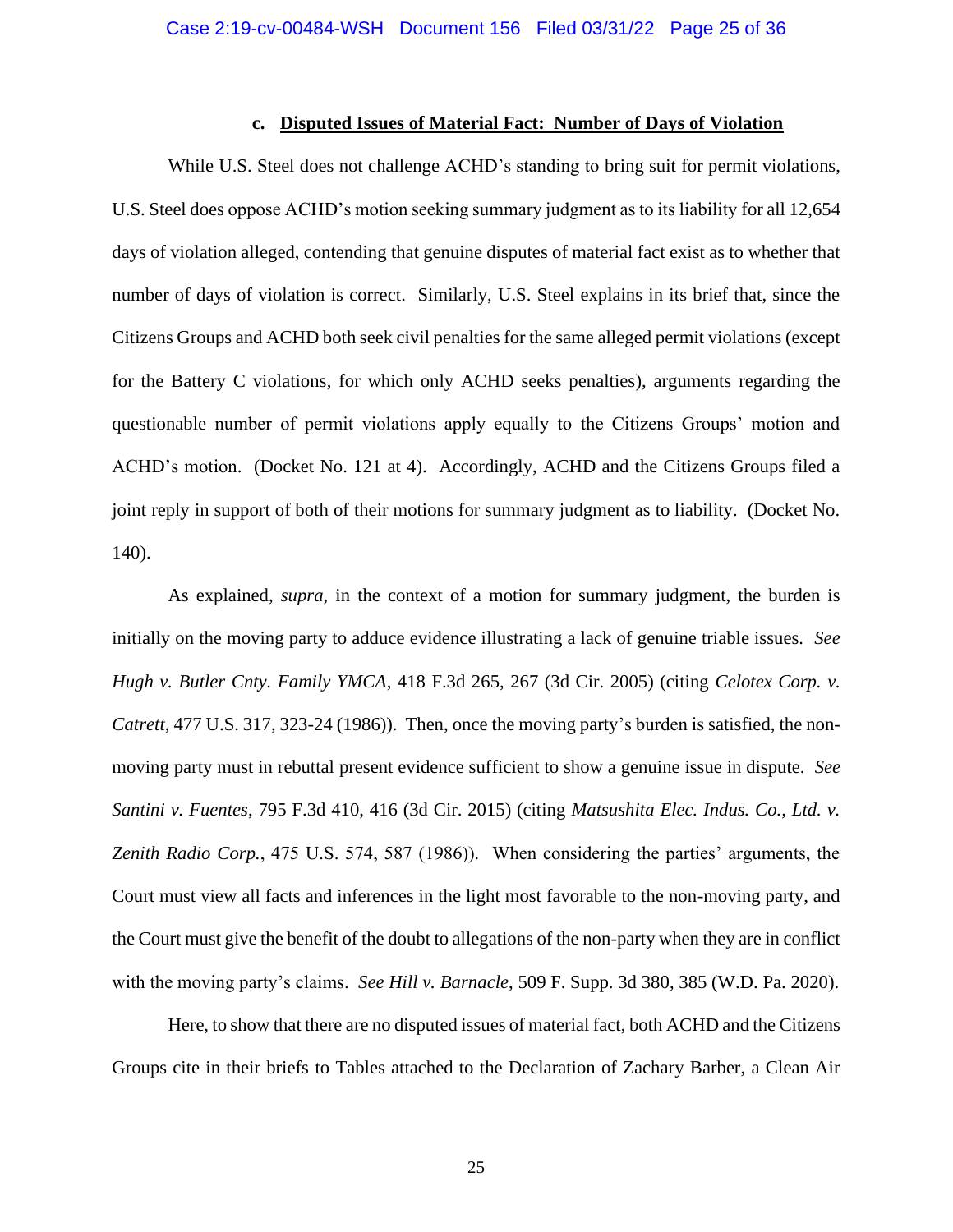#### Case 2:19-cv-00484-WSH Document 156 Filed 03/31/22 Page 26 of 36

Advocate at PennEnvironment, submitted in support of their motions. (Docket No. 107-16 ("Barber Tables")). Barber Table 1 is entitled "Count 1 Violations: Failure to Operate Required Equipment in Clairton Desulfurization Plant;" Barber Table 2 is entitled "Count III Violations: Violations of Daily Average Concentration Limits on Hydrogen Sulfide (H2S);" Barber Table 3A is entitled "Count IV Violations (Clairton): Violations of Sulfur Dioxide (SO2) Emissions Limits;" and Barber Table 3B is entitled "Count IV Violations (Irvin): Violations of Sulfur Dioxide (SO2) Emissions Limits." (*Id.* at 14-19). Plaintiffs argue that the Barber Tables clearly demonstrate the correct number of days of violation of U.S. Steel's permits because they are based on undisputed data. According to Mr. Barber, Barber Table 1 is based upon the days that U.S. Steel admittedly did not operate the Clairton Desulfurization Plant. (*Id.* ¶ 6). Mr. Barber also declares that Barber Table 2 is based on daily H2S concentration data for the relevant time period taken from JSF Exhibit H (the "Stipulated Table"). (*Id.* ¶ 8). Additionally, Mr. Barber declares that Barber Table 3A's SO2 emission data comes directly from the "Clairton" tab of the Stipulated Table, and that Barber Table 3B's SO2 emission data comes directly from the "Irvin" tab of the Stipulated Table. (*Id.* ¶¶ 12, 18).

While U.S. Steel does not contend that the data included in the Barber Tables cited by Plaintiffs is incorrect, U.S. Steel does dispute Plaintiffs' claim that such data clearly establishes the number of days of violation by U.S. Steel. Rather, U.S. Steel asserts that there are factual disputes as to exactly *what* such data shows with regard to the number of days of violation, and that the Court should therefore not find in favor of Plaintiffs as to U.S. Steel's liability for the specific number of days of violation that Plaintiffs claim without first weighing the parties' evidence on this issue. Upon consideration of the record available to the Court at this time, the Court agrees.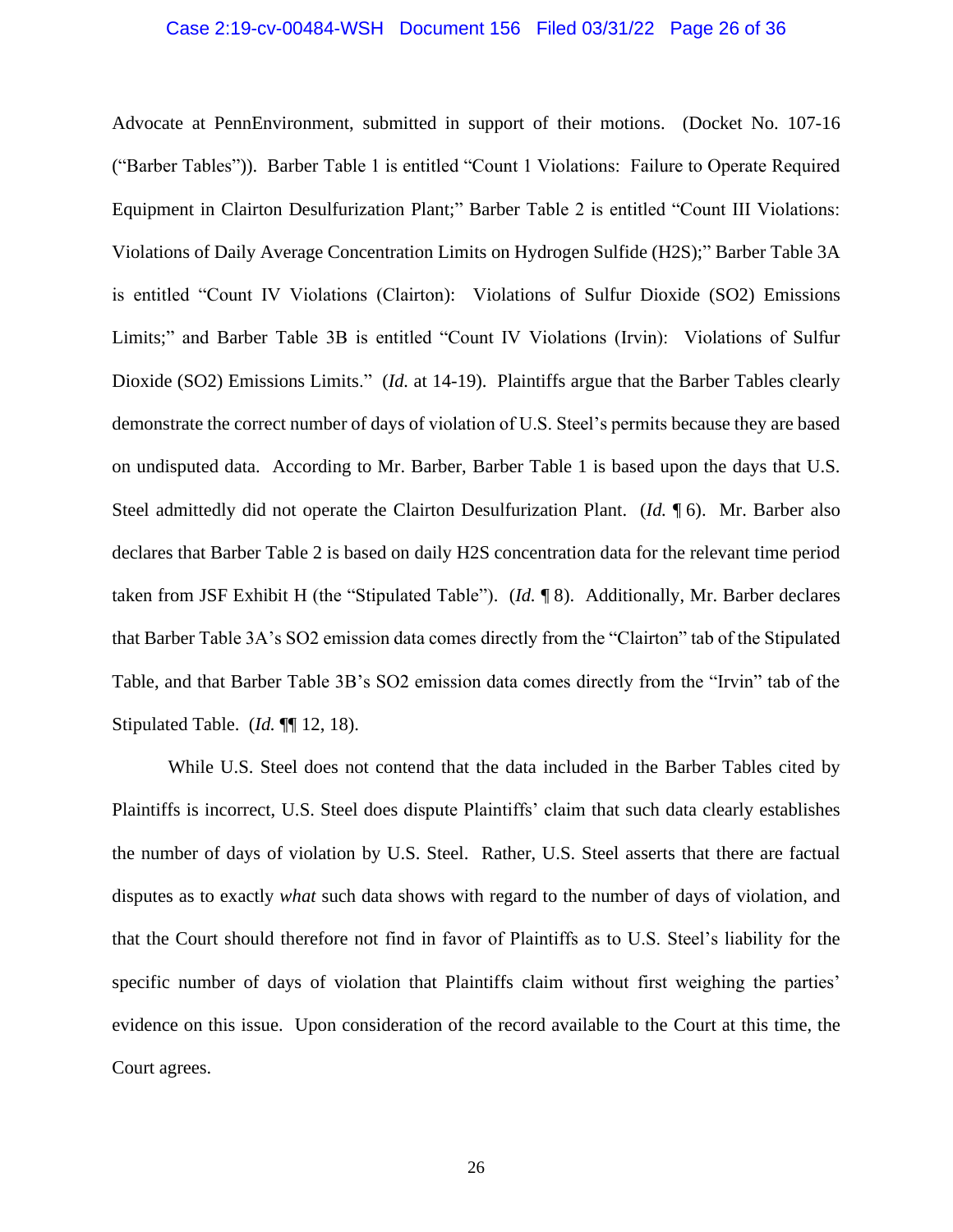#### Case 2:19-cv-00484-WSH Document 156 Filed 03/31/22 Page 27 of 36

For instance, among other things, U.S. Steel disputes that the data in the Barber Tables – upon which Plaintiffs rely to show SO2 violations under U.S. Steel's Title V operating permits – is the proper type of data to use to establish SO2 violations. U.S. Steel contends that the Plants' Title V permits specify that the appropriate method for demonstrating compliance with SO2 emission limits is through a stack test. (Defendant's Counter Statement of Material Facts, Docket No. 122,  $\P$  44). Whereas, U.S. Steel notes, the data from JSF Exhibit H – which the Barber Tables cite as the source for such data showing the alleged SO2 emission violations – is comprised only of "estimates" that U.S. Steel created. (Docket No. 121 at 16; JSF ¶¶ 130-32). U.S. Steel explains that such estimates were based on assumptions and math calculations, rather than on actual emission measurements similar to what are used in stack tests. In fact, the parties stipulated that U.S. Steel estimated SO2 emissions from sources at the Plants from December 24, 2018 through June 25, 2019 "using assumptions, including an assumption that 100% of the H2S in COG that was combusted was converted into SO2, and data it collected on COG flow rates and H2S concentrations in COG at certain monitoring points." (JSF ¶ 130). Furthermore, there appears to be a dispute regarding the portion of H2S that is converted to SO2 when COG containing H2S is combusted as fuel or at flares, since the parties also stipulated that they disagree as to "combustion efficiency, i.e., the portion of H2S that is converted to SO2, at the combustion points at the Plants."  $(Id. \P 46, n.1).$ <sup>11</sup>

Other disputed issues of material fact cited by U.S. Steel include whether Plaintiffs have aggregated certain permit limits as they should and whether they have overstated the number of

<sup>&</sup>lt;sup>11</sup> ACHD also briefly argues that the Court should treat the allegations contained in the Enforcement Order as admissions for purposes of this litigation. The Court notes that ACHD does not specifically cite to that Enforcement Order in its brief, it does not cite any support for this argument, nor is there reference back to that argument in Plaintiffs' reply brief. The Court will therefore decline to treat such allegations as admissions for purposes of the pending motions.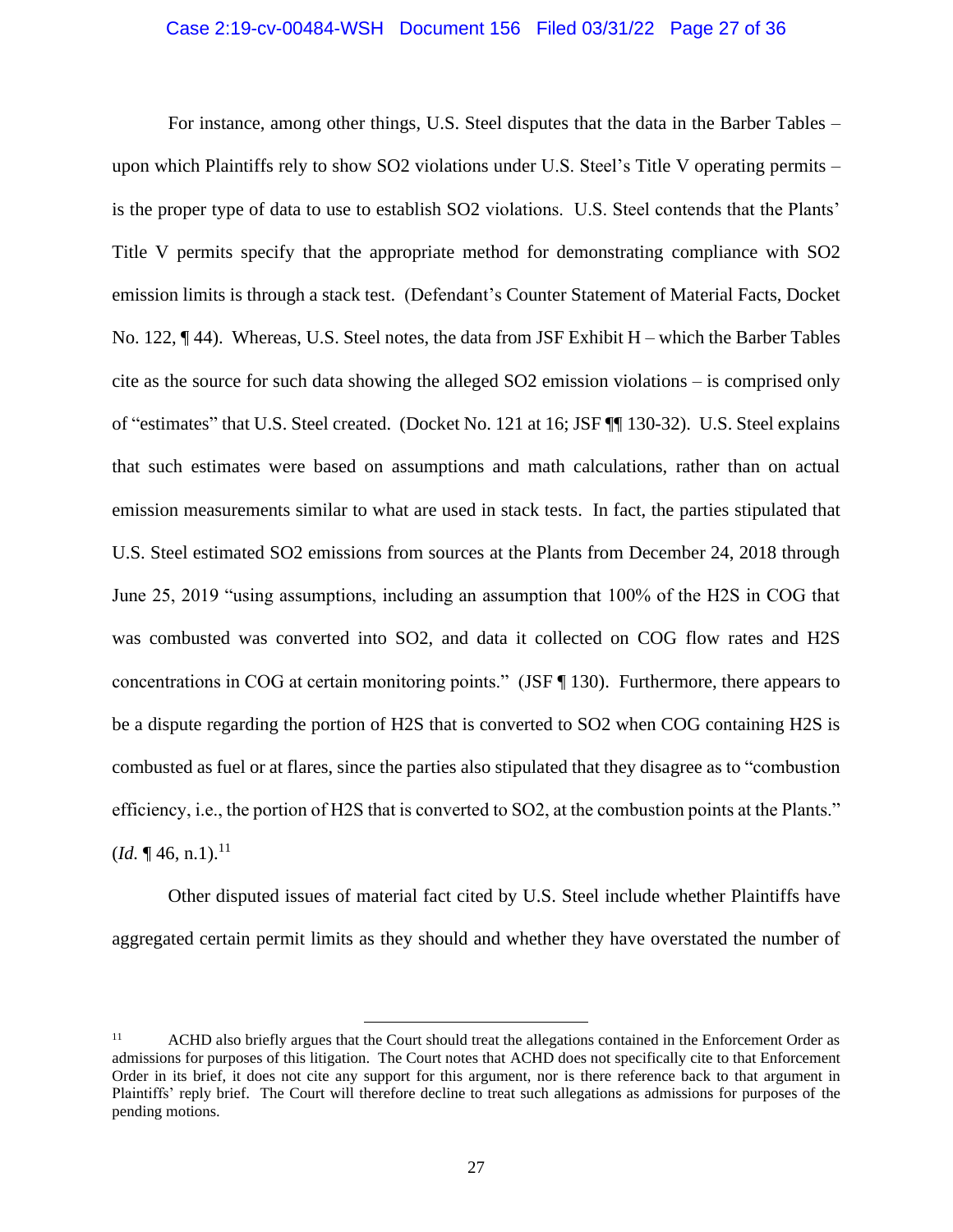#### Case 2:19-cv-00484-WSH Document 156 Filed 03/31/22 Page 28 of 36

violations by using improper and duplicative counting methods. In response, Plaintiffs concede that they did, in fact, fail to treat certain limits properly as aggregate limits, and thus that the number of days of violation with regard to those limits were overcounted. (Docket No. 140 at 1- 2, 10). Plaintiffs note in their reply brief that they have adjusted the number of violations previously included in their request for summary judgment accordingly, but that there is no need to aggregate any of the remaining alleged violations. (*Id.*).

U.S. Steel, however, maintains that Plaintiffs have miscalculated other numbers of days of violation as well, including, among other things, the alleged H2S violations based on both the 40 grains per 100 dscf limit for H2S in COG (the "40 grains H2S limit") in the Clairton Title V permit and the 35 grains per 100 dscf limit for H2S in COG (the "35 grains H2S limit") in the Clairton installation permit and the Irvin and Edgar Thomson Title V permits. (Docket No. 121 at 6). U.S. Steel contends that the 35 grains H2S limit in the installation permit replaced the 40 grains H2S limit in the Title V permit, and that both limits serve identical purposes, so they cannot be counted separately. (*Id.* at 6-7). Plaintiffs respond that, although they are entitled to include violations of both the 40 grains and 35 grains H2S limits, U.S. Steel's argument in this regard is only relevant to how violations of such limits should be penalized. Although Plaintiffs conceded during oral argument that they would not seek penalties for such "double" violations, and although the parties indicated that they might soon agree to a stipulation regarding the 35 grains and 40 grains H2S limits dispute, no such stipulation has been submitted to the Court, so the number of violations at issue in this category remains unresolved. (Tr. at 18-19, 48-49).

Plaintiffs also contend that this dispute is merely an issue to be ironed out at the penalty stage of this litigation, and that it is not a dispute that is relevant to their summary judgment motions. However, as discussed, *supra*, the Court's determination of the actual number of days of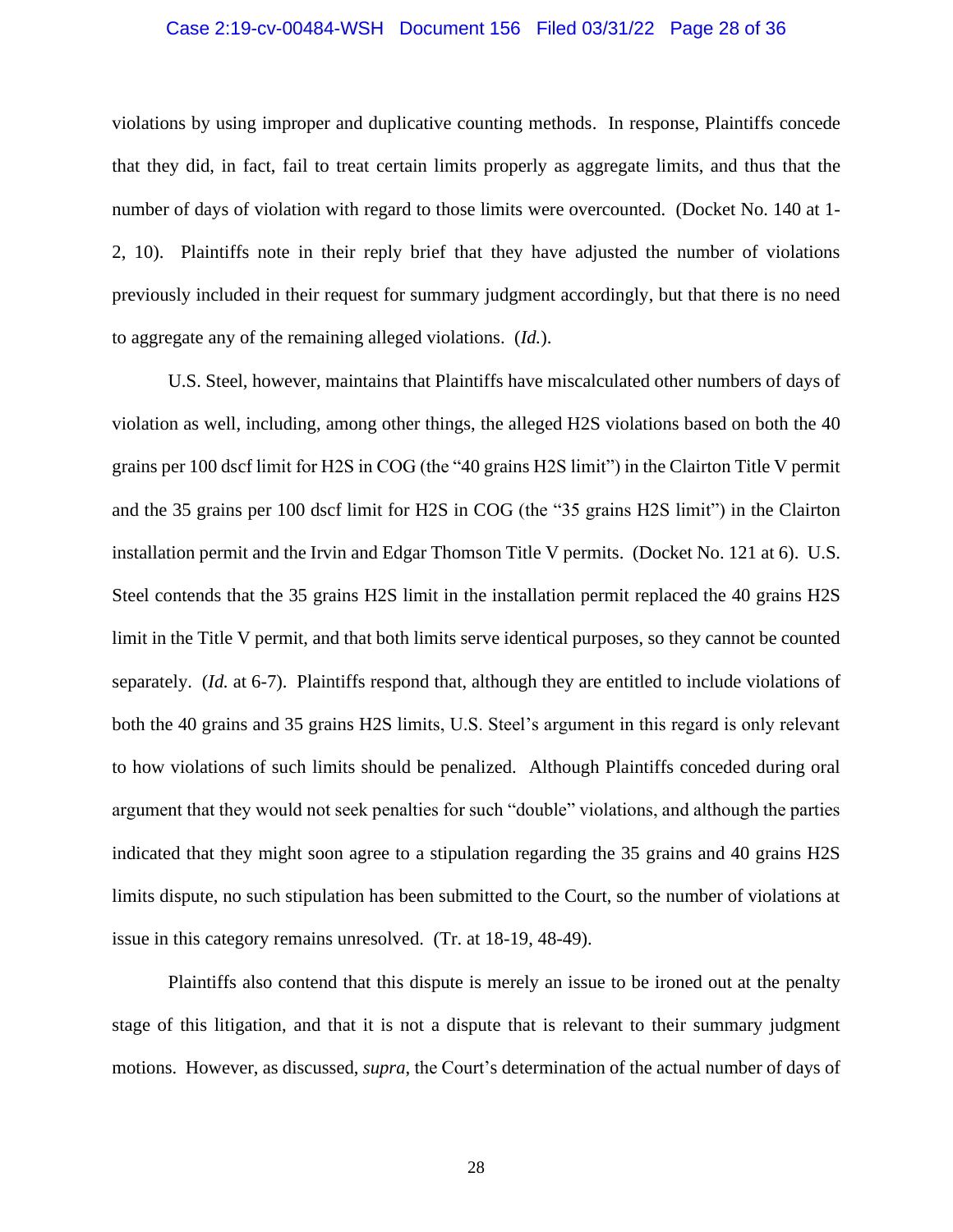#### Case 2:19-cv-00484-WSH Document 156 Filed 03/31/22 Page 29 of 36

violation is an important component of conceptualizing the contours and scope of Plaintiffs' claims. Further, Plaintiffs themselves have indicated that, in ruling on their motions for summary judgment, the Court should determine whether U.S. Steel is liable for the specific number of days of violations that Plaintiffs allege in their summary judgment materials. (Tr. at 61).

Plaintiffs specifically ask that the Court grant summary judgment in their favor as to U.S. Steel's liability for the number of violations indicated in their respective summary judgment materials: 12,254 total days of violation under the Citizens Groups' motion, and 12,654 total days of violation under ACHD's motion. (Docket No. 140 at 15). However, as previously noted, the Citizens Groups and ACHD have grouped U.S. Steel's alleged violations into completely different sets of claims. The Citizens Groups allege a certain number of violations grouped into three of the four claims asserted in their Complaint, while ACHD alleges a total number of violations without assigning those violations separately to the claims in its Complaint at all. In its brief in support of its summary judgment motion, ACHD does combine the alleged violations into various groupings, but it does not directly link those groupings to the claims in its Complaint. (Docket No. 103). Additionally, as noted, the number of days of violation at issue in this case changed upon Plaintiffs' concession that they had overcounted certain violations, but those changes were never applied to the violation groupings initially set forth in Plaintiffs' briefs in support of summary judgment. Moreover, in a later attempt to group the alleged violations in their reply brief, Plaintiffs refer the Court to Table 1 – which breaks down the alleged days of violation into yet another set of groupings – but which, again, does not specifically refer back to either of the sets of claims asserted in Plaintiffs' Complaints. While the Citizens Groups and ACHD are certainly permitted to conceptualize and construct their respective claims differently, those differences further hinder entry of summary judgment on the current record in accord with their motions as presented.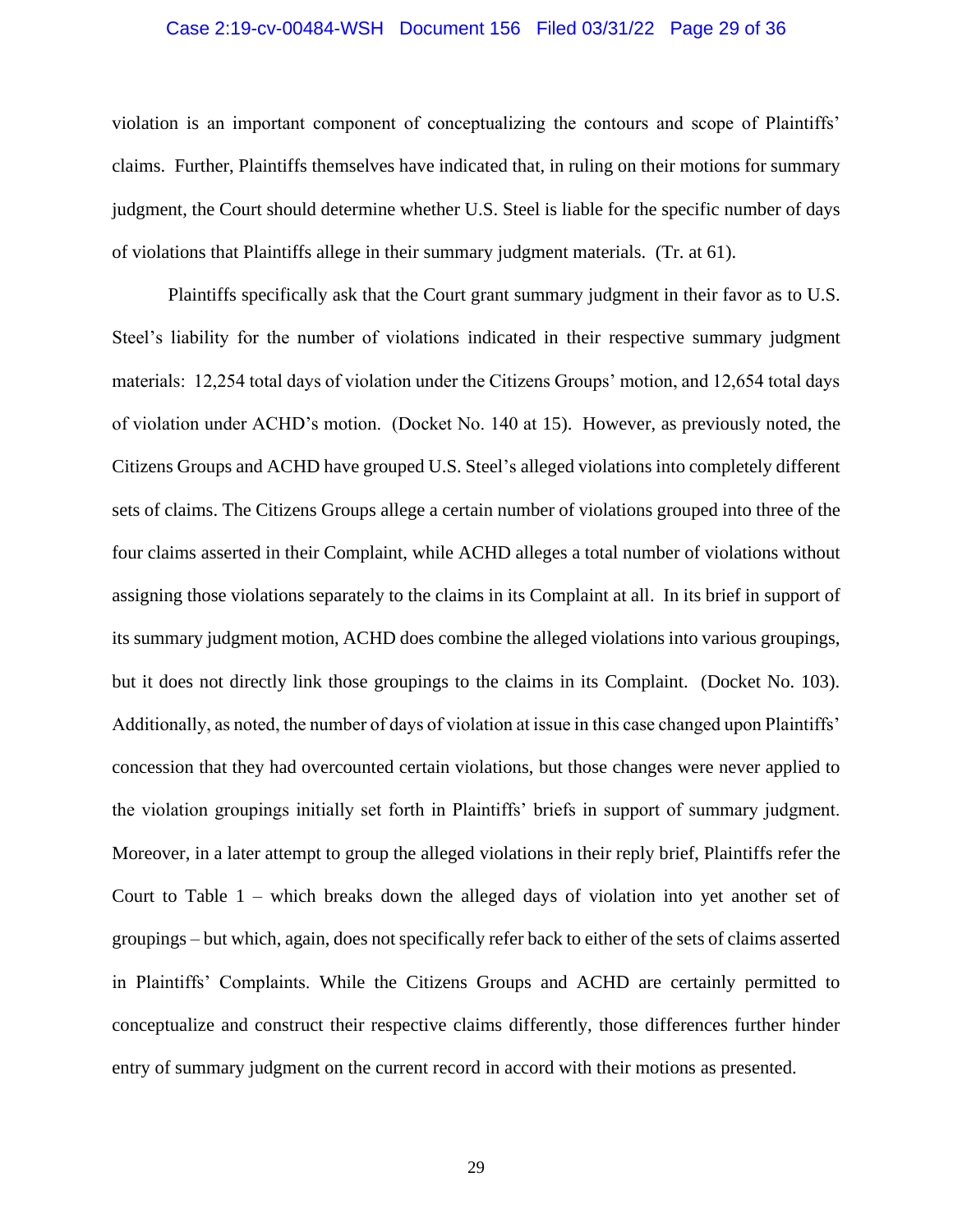#### Case 2:19-cv-00484-WSH Document 156 Filed 03/31/22 Page 30 of 36

Before the Court can rule on liability for a specific number of days of violation in this matter, the number of days of violation that Plaintiffs allege must be clearly tied to each claim asserted in each Complaint, and Plaintiffs have simply not alleged groupings of violations in such a way at this time. Therefore, at this juncture, based upon the full record before the Court, and drawing all inferences in a light most favorable to U.S. Steel as the non-moving party, the Court is unable to find that there are no genuine disputes of material fact as to U.S. Steel's liability for a specified number of violations or days of violation. Rather, the Court recognizes that – in addition to issues regarding the Citizens Groups' standing to sue for all the violations alleged, discussed, *supra* – there are issues of material fact currently in dispute regarding the number of days of violation in question here, which makes summary judgment on the issue of liability for a specific number of days of violation inappropriate. Accordingly, the motions for summary judgment filed by the Citizens Groups and by ACHD will be denied.

## **B. U.S. Steel's Motion for Partial Summary Judgment as to Injunctive Relief**

Both the Citizens Groups and ACHD seek injunctive relief. The Citizens Groups' Complaint asks for various forms of injunctive relief, including that the Court order U.S. Steel to: comply with the CAA and the Plants' Title V operating permits, and refrain from further violations of the emissions standards and limitations specified in such permits; implement measures to remedy, mitigate, or offset the harm to public health and the environment caused by the violations alleged; and develop and implement a contingency plan to prevent unauthorized combustion of COG as fuel or in flares when pollution controls are inoperable. (Docket No. 1 at 52). ACHD's Complaint similarly requests that the Court permanently enjoin U.S. Steel from further violating the CAA, Pennsylvania's SIP, and the Mon Valley Works Title V permits, and order U.S. Steel to take appropriate actions to remedy, mitigate, and offset the harm to public health and the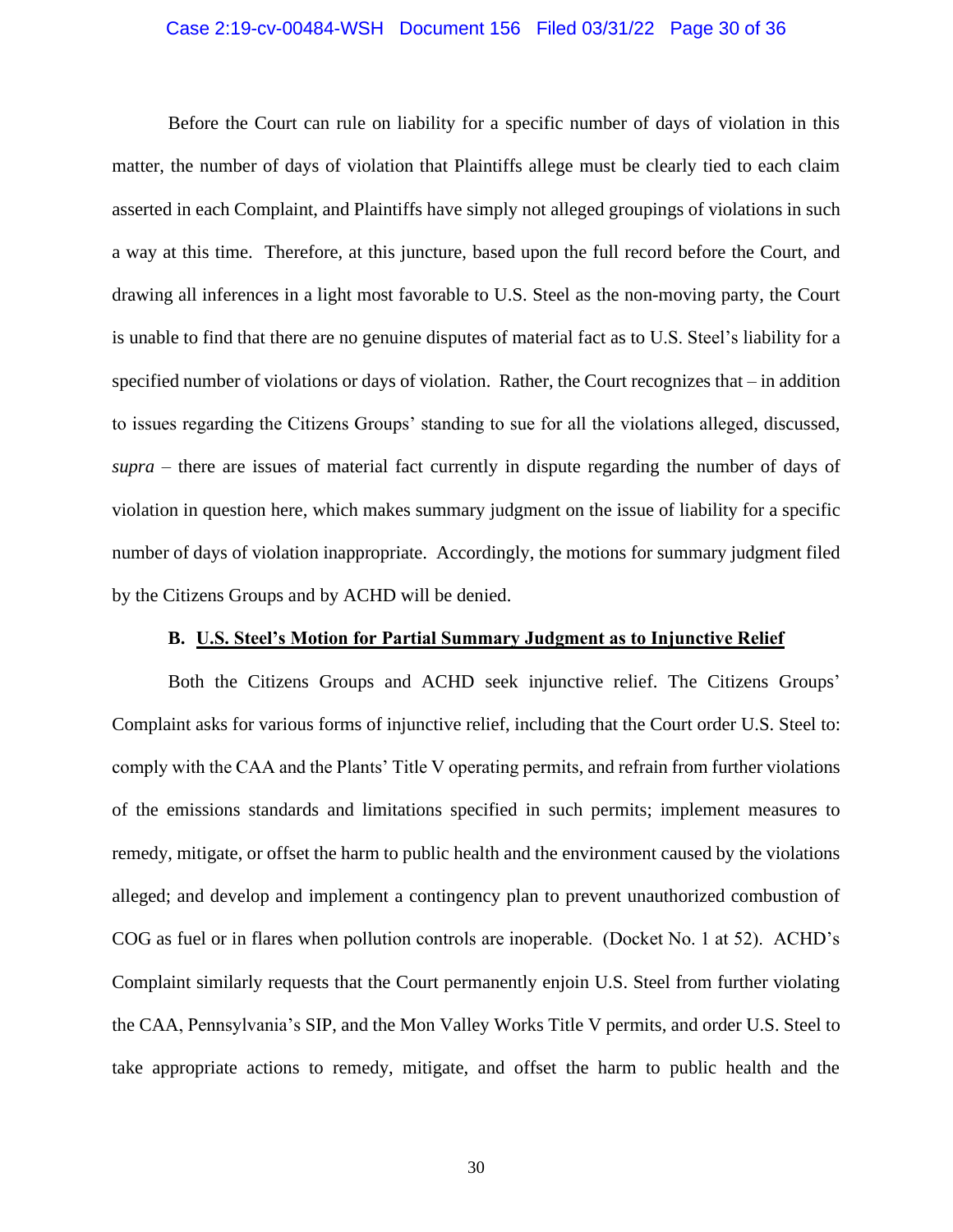#### Case 2:19-cv-00484-WSH Document 156 Filed 03/31/22 Page 31 of 36

environment caused by its violations of the CAA, Pennsylvania's SIP, and its various Mon Valley Works permits. (Docket No. 25 at 33).

U.S. Steel concedes that, in the course of discovery, Plaintiffs have refined their initial requests for injunctive relief, to a certain extent, by asking that the Court order U.S. Steel to do the following: employ measures for hot idling all coke batteries at the Clairton Plant; address the root causes of the fires that have caused the alleged permit violations; address the design features of the Clairton Plant that render pollutant removal systems inoperable downstream of a breakdown location and require U.S. Steel to continue operating its coke batteries and generating COG that cannot be treated; and reduce the amount of COG produced when pollutant removal systems are inoperable and reduce the amount of time that it continues to make coke (and generate COG) once pollutant removal systems have been rendered inoperable. (Defendant's Concise Statement of Material Facts, Docket No. 92, ¶42; Plaintiffs' and Plaintiff-Intervenor's Responsive Concise Statement, Docket No. 127, ¶ 42). U.S. Steel notes that Plaintiffs also request that the Court appoint a third-party monitor to address certain issues at the Clairton Plant and to oversee an engineering audit.<sup>12</sup> (Docket Nos. 92, ¶¶ 47, 50; 127, ¶¶ 47, 50).

Nevertheless, at this point in the litigation, U.S. Steel asks the Court to grant summary judgment in its favor as to Plaintiffs' and ACHD's requests for injunctive relief.<sup>13</sup> Mainly, U.S. Steel contends that the forms of injunctive relief that Plaintiffs have requested up until this time

<sup>&</sup>lt;sup>12</sup> During oral argument, U.S. Steel clarified that the forms of injunctive relief that it is challenging are Plaintiffs' requests for the following items: (1) an order that U.S. Steel comply with its Title V installation permits and the CAA; (2) the appointment of engineering and maintenance experts to audit the Clairton Plant and make recommendations: and (3) the appointment of a third-party monitor to oversee U.S. Steel's compliance with ordered improvements. (Tr. at 125-26).

<sup>&</sup>lt;sup>13</sup> Ultimately, in order to determine whether an injunction should be imposed in this matter, the Court would have to consider whether Plaintiffs have suffered irreparable injury; whether there is an adequate remedy at law; whether the balance of hardships tips in Plaintiffs' favor; and whether injunctive relief would be against the public interest. *See Ctr. for Investigative Reporting v. SE Pa. Transp. Auth.*, 975 F.3d 300, 317 (3d Cir. 2020).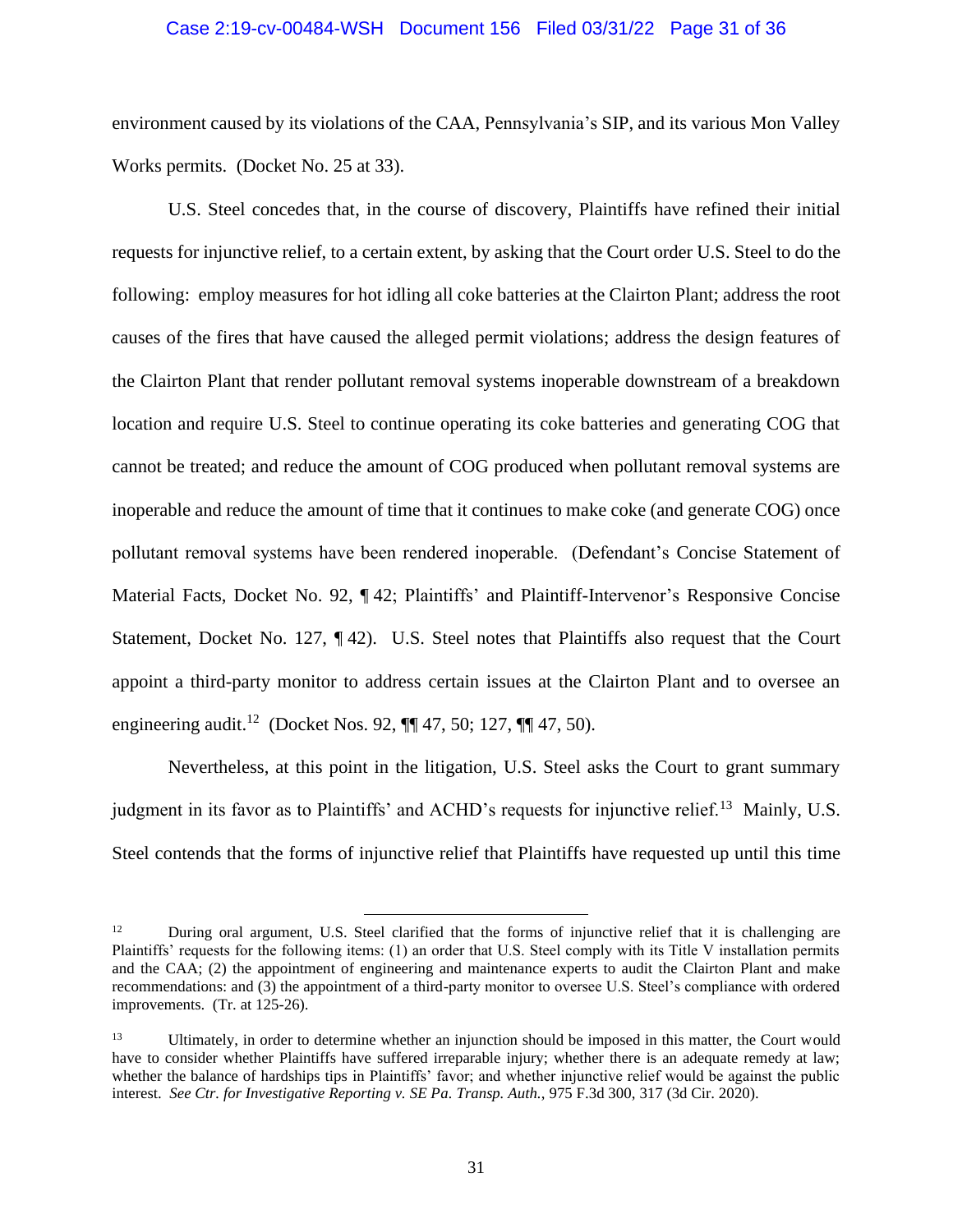#### Case 2:19-cv-00484-WSH Document 156 Filed 03/31/22 Page 32 of 36

are still not specific enough to comply with Rule 65 of the Federal Rules of Civil Procedure. *See Shook v. Bd. of Cnty. Comm'rs of Cnty. of El Paso,* 543 F.3d 597, 606 n.4 (10<sup>th</sup> Cir. 2008) (explaining that "the degree of specificity with which plaintiffs must describe the injunctive relief requested becomes more exacting as the litigation progresses").

U.S. Steel argues that, since its summary judgment motion challenges Plaintiffs' request for injunctive relief as being *overbroad*, to defeat that motion Plaintiffs must set forth facts that either "justify the request for a broad injunction or propose a narrower injunction." *See Perez v. Ohio Bell Tel. Co.*,  $655$  F. App'x  $404$ ,  $412$  ( $6<sup>th</sup>$  Cir. 2016). U.S. Steel further asserts that a proposed injunction must be specific enough to comply with Federal Rule of Civil Procedure 65(d), which provides that every order granting an injunction must: "(A) state the reasons why it issued; (B) state its terms specifically; and (C) describe in reasonable detail – and not by referring to the complaint or other document – the act or acts restrained or required." Fed. R. Civ. P.  $65(d)(1)$ .

While Plaintiffs contend that their request for injunctive relief does not necessarily need to be specific enough to comply fully with Rule 65(d) at this point in the litigation, they also argue that, regardless of whether compliance with that rule is required, their request for injunctive relief is sufficiently specific and proper under Rule  $65(d)$ .<sup>14</sup> (Tr. at 142-44). The Citizens Groups point out that additional detail was added to their Complaint's more general injunctive relief request in their answer to the U.S. Steel interrogatory asking them to "[i]dentify with specificity all injunctive

<sup>&</sup>lt;sup>14</sup> Plaintiffs also argue, more generally, that U.S. Steel's motion is, in effect, premature in that they have not yet submitted a pretrial statement pursuant to Local Rule 16.1.C or suggested findings of fact and conclusions of law pursuant to Local Rule 52, citing *Augustin v. City of Philadelphia*, No. 14-4238, 2017 WL 56211, at \*10 (E.D. Pa. Jan. 5, 2017) (holding that, when deciding whether to issue a permanent injunction, a court must determine whether "the plaintiff has actually succeeded on the merits and, if so, it must then consider the appropriate remedy"). (Docket No. 126 at 15-16). Plaintiffs also point out that the Court is not precluded from appointing a monitor or an auditor, so a decision should not be made with regard to such requests until the Court has heard all the evidence in this matter. *See, e.g., Maine People's Alliance v. Holtrachem Mfg. Co., LLC*, 295 F. Supp. 2d 97 (D. Me. 2003) (addressing the creation of a study panel); *Maine People's Alliance v. Holtrachem Mfg. Co., LLC*, No. 00-69, 2003 WL 22834948 (D. Me. Nov. 25, 2003) (ordering the procedure to be followed by the parties and the study panel).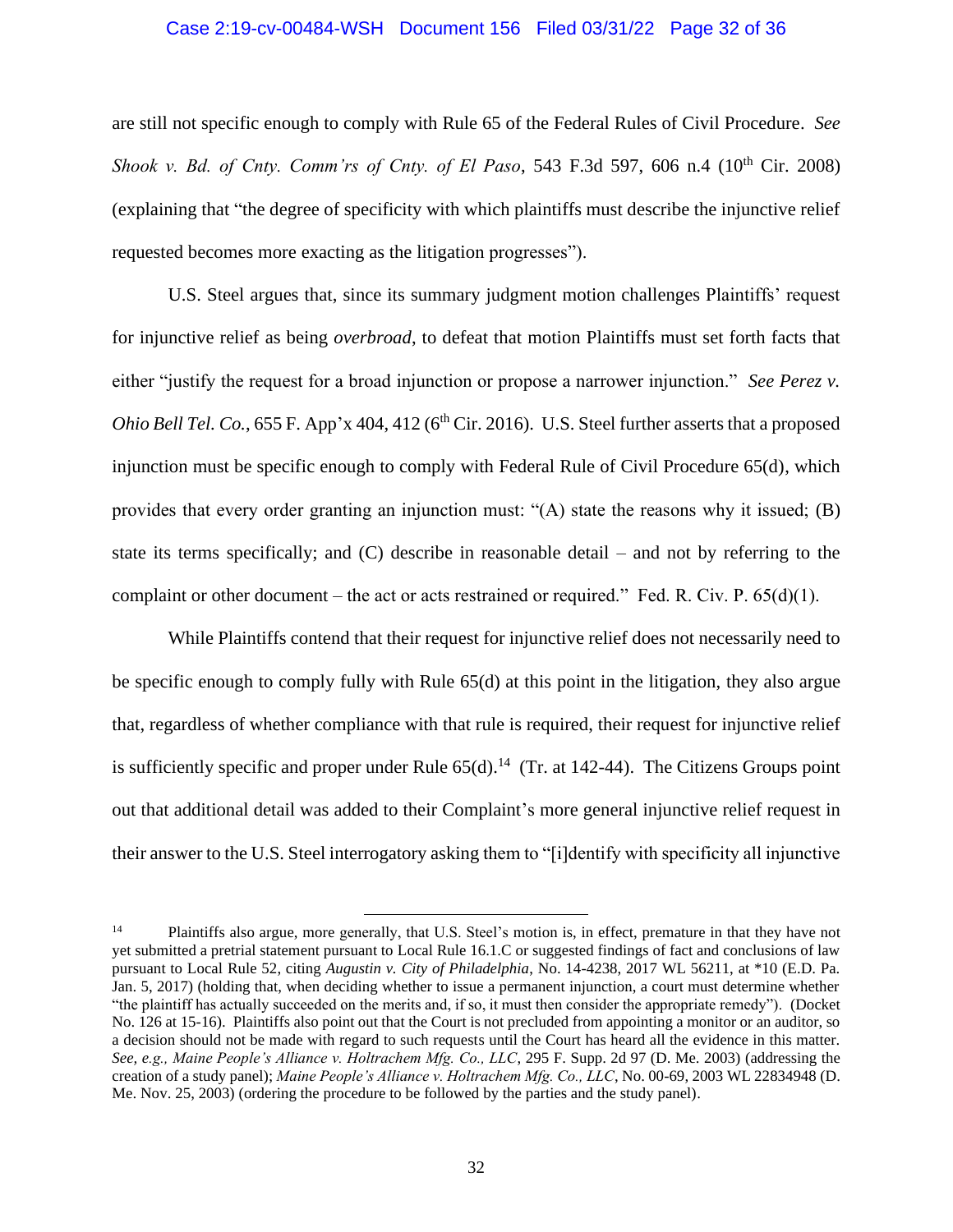#### Case 2:19-cv-00484-WSH Document 156 Filed 03/31/22 Page 33 of 36

relief that [Plaintiffs] seek[] in this case." (Docket No. 93-23 at 12, Interrogatory No. 4). The Citizens Groups cite their lengthy answer to such interrogatory, and they state that they further "responded by noting that the interrogatory sought information to be obtained by experts, which they would disclose (and now have disclosed) in accordance with Fed. R. Civ. P. 26." (Docket No. 126 at 7). The Citizens Groups explain that such expert reports provide additional specificity to their request for injunctive relief, and they cite various details from those reports in support of their argument. (*Id.* at 8). Furthermore, ACHD remarks that it answered the same U.S. Steel interrogatory by stating that it seeks an order directing U.S. Steel to "'develop and implement a plan for hot idling'" of coke oven batteries within 30 days of a major pollution control shutdown or ACHD enforcement order, "appropriately leaving the details of the plan to U.S. Steel's engineers and managers." (*Id.* (quoting Docket No. 93-31 at 3)). ACHD also quotes its answer to such interrogatory, including the details it provided therein regarding its request for a third-party process engineering audit, and also its request for funding for a medical facility in the area near the plant. (*Id.* at 9).

Upon consideration of the parties' arguments, the Court agrees that, in this instance, U.S. Steel's motion to deny Plaintiffs' request for injunctive relief should be denied. While the Court agrees that Plaintiffs must meet a different standard in responding to a motion for summary judgment than they would in responding to a motion filed earlier on in the case (such as a motion to dismiss), the Court does not agree with U.S. Steel's contention that Plaintiffs must show that they have fully complied with Rule 65(d) (which specifically concerns court "order[s] granting an injunction") in order to survive a motion for summary judgment. *See* Fed. R. Civ. P. 65(d)(1). Under the Sixth Circuit's reasoning in *Perez* (upon which U.S. Steel relies), in considering a motion for summary judgment as to injunctive relief, "[t]he responding party must furnish facts in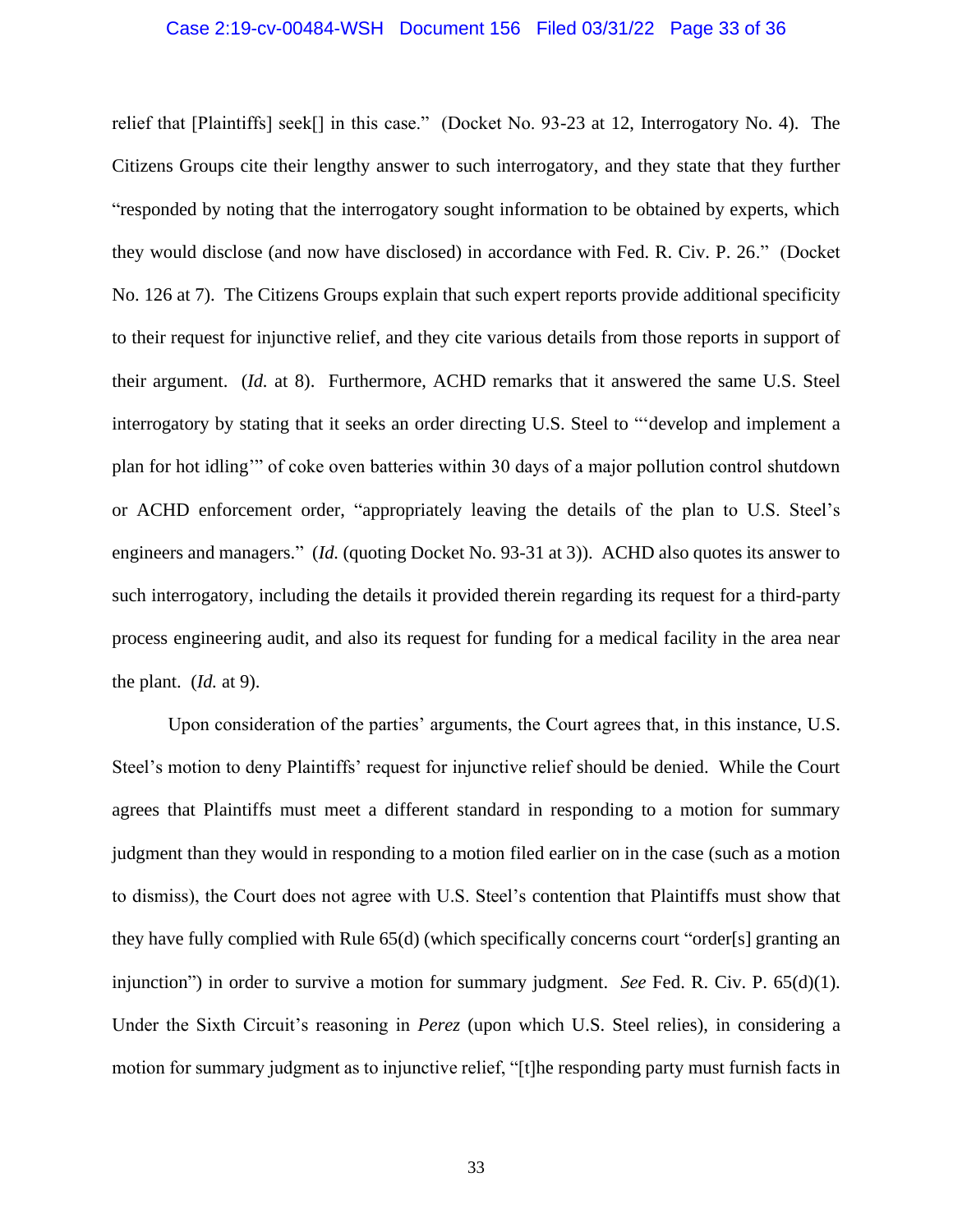#### Case 2:19-cv-00484-WSH Document 156 Filed 03/31/22 Page 34 of 36

accordance with Rule 56's standards that justify the request for a broad injunction or propose a narrower injunction in keeping with the facts of the case viewed in the light most favorable to the non-movant." 655 F. App'x at 412. And as the Tenth Circuit explained in *Shook* in the context of class certification (a case cited by both Plaintiffs and U.S. Steel), a motion must be sufficiently specific "to allow the district court to see how it *might satisfy* Rule 65(d)'s constraints." 543 F.3d at 605 n.4 (emphasis added).

Accordingly, upon consideration of the evidence that Plaintiffs have supplied in response to U.S. Steel's motion, the Court finds that Plaintiffs have shown that they have sufficiently specified their request for injunctive relief in keeping with the facts viewed in the light most favorable to them, such that the Court can see how an order granting Plaintiffs' request for injunctive relief, to some extent at least, might satisfy Rule 65(d)'s standards. Thus, the Court concludes that Plaintiffs' request for injunctive relief is not clearly non-compliant with Rule 65, as U.S. Steel argues. *See, e.g., Burton v. City of Belle Glade*, 178 F.3d 1175, 1200-01 (11th Cir. 1999) (holding that a proposed injunction simply ordering the city not to discriminate in future annexation decisions would not satisfy the specificity requirements of Rule 65(d) and would be incapable of enforcement); *Liss v. Jacksonville Aviation Auth.*, No. 19-185, 2019 WL 3717942, at \*4 (M.D. Fla. Aug. 7, 2019) (ruling, on a motion to dismiss, that a requested order only enjoining the defendants from "continuing to act in violation of federal and state law" was not available because its language did no more than direct the defendants to obey the law, which fails to meet the requirements of Rule 65(d) and is incapable of enforcement). Rather, the Court finds that Plaintiffs' request for injunctive relief, or some portion thereof, does not merely direct U.S. Steel to obey the law, but it may, rather, satisfy the requirements set forth in Rule 65 once the Court has heard all the evidence and resolved the disputed issues of material fact – particularly since, as the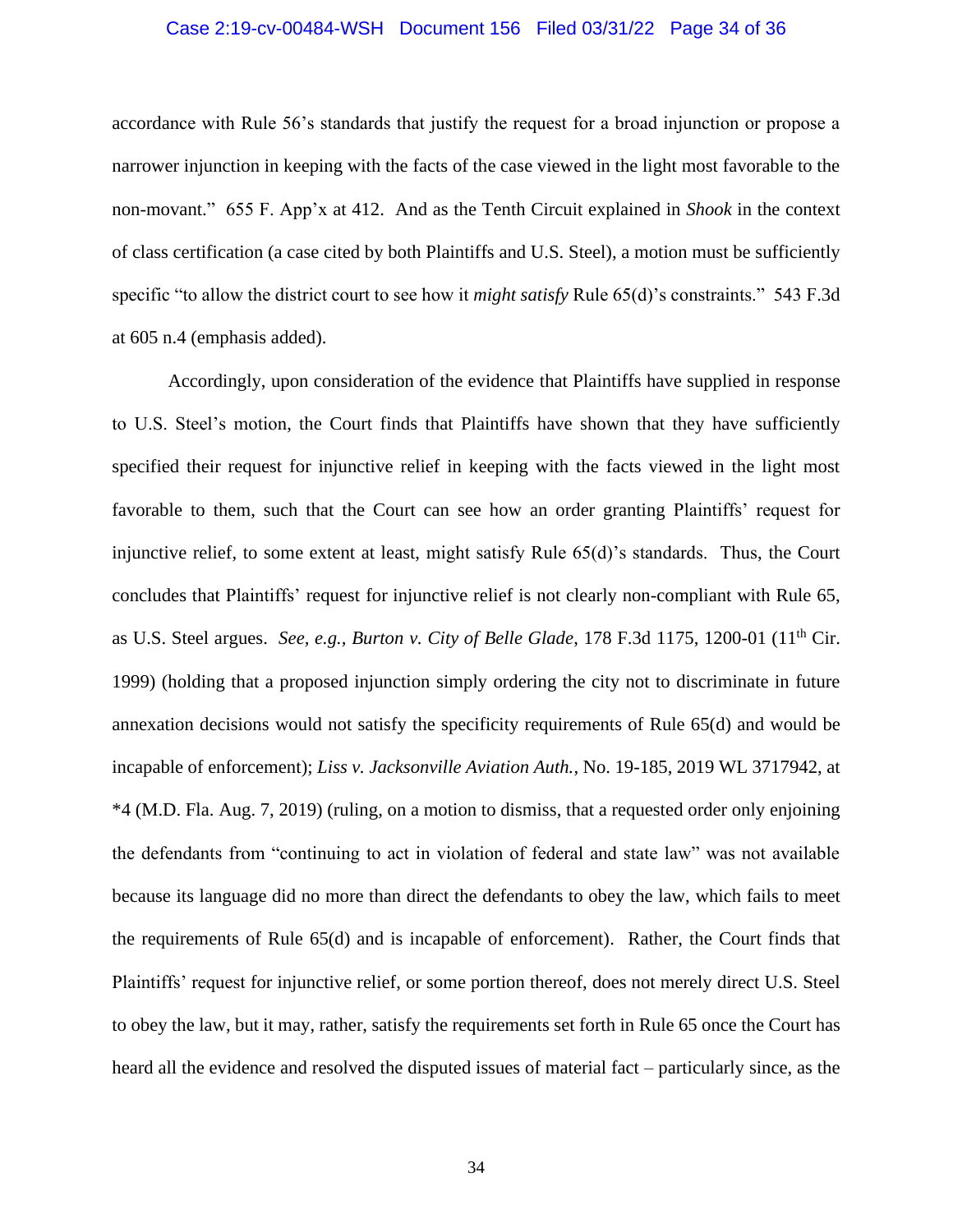#### Case 2:19-cv-00484-WSH Document 156 Filed 03/31/22 Page 35 of 36

parties agree, the Court ultimately has authority to craft appropriate relief here. (Tr. 149-50). Additionally, as the Court has separately found that there are a number of issues of material fact in dispute in this matter, *see* discussion, *supra*, the Court further notes that such issues are also directly relevant to, and bear directly upon, the proposed injunctive relief that Plaintiffs have requested. Until all such disputed issues are resolved, the Court will not rule out injunctive relief (or its specific nature) as part of a potential remedy in this case.

Therefore, at this time and upon the record presently before it, the Court is unable to make a determination that Plaintiffs' request for injunctive relief cannot be enforced or justified consistent with Rule 65(d). While the parties have engaged in discovery and have reviewed all the relevant evidence in this case, the Court has not yet heard all such evidence nor made any factual findings. (Tr. 151). Because decisions regarding the relief to be awarded in this case should be properly made by the Court after it has heard all the relevant evidence and resolved all disputed issues of material fact, and because the Court has not yet been presented with sufficient evidence to make its decision on the issue of injunctive relief nor has it resolved all disputed material issues of fact, U.S. Steel's motion will be denied.

Additionally, with regard to the Citizens Groups alone, U.S. Steel argues that they have not shown that they have standing to seek injunctive relief because they have not identified specific projects that would redress their asserted injuries. Here, too, in the context of standing, the Court finds that it would be premature to determine at this time that the type of relief requested is not specific enough for the Citizens Groups to show that it will redress their injuries. Furthermore, because the Court finds that the Citizens Groups have not yet shown that their injuries are fairly traceable to all of the alleged violations of U.S. Steel (*see* discussion, *supra*), it would be inappropriate, at this juncture, for the Court to jump ahead in its analysis to determine whether the